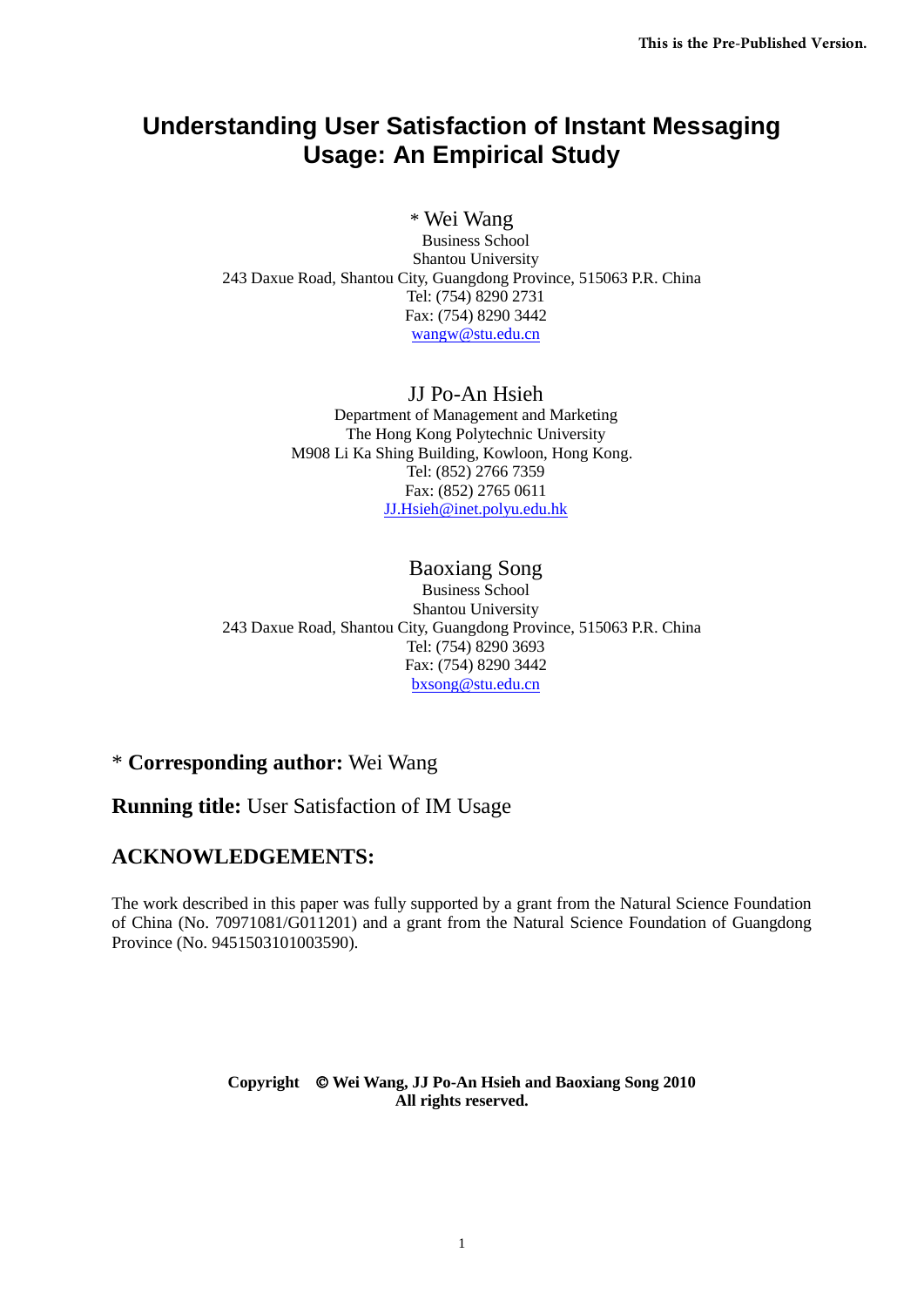# **Understanding User Satisfaction of Instant Messaging Use: An Empirical Study**

## **Abstract**

The current paper examines user satisfaction with the social use of instant messaging in building and maintaining social relationships among friends, family members and others. By integrating motivation theory with media capacity theories, we developed and tested a research model to explain how the attributes of media capacity (e.g., social presence and media richness) and users' intrinsic and extrinsic motivations toward using instant messaging influence user satisfaction. The data were collected from students of a public university in China via an online survey. The results suggest that perceived enjoyment, perceived social presence and perceived usefulness are key to the formation of user satisfaction. Perceived social presence and perceived media richness are positively associated with perceived enjoyment. Also, we find that perceived enjoyment, perceived social presence, and perceived media richness have significant effects on perceived usefulness. And, interestingly, perceived enjoyment and perceived social presence, in relation to perceived usefulness, have stronger effects on user satisfaction.

**Keywords:** Instant Messaging (IM), Communication Technologies, Perceived Social Presence, Perceived Media Richness, Motivation, User Satisfaction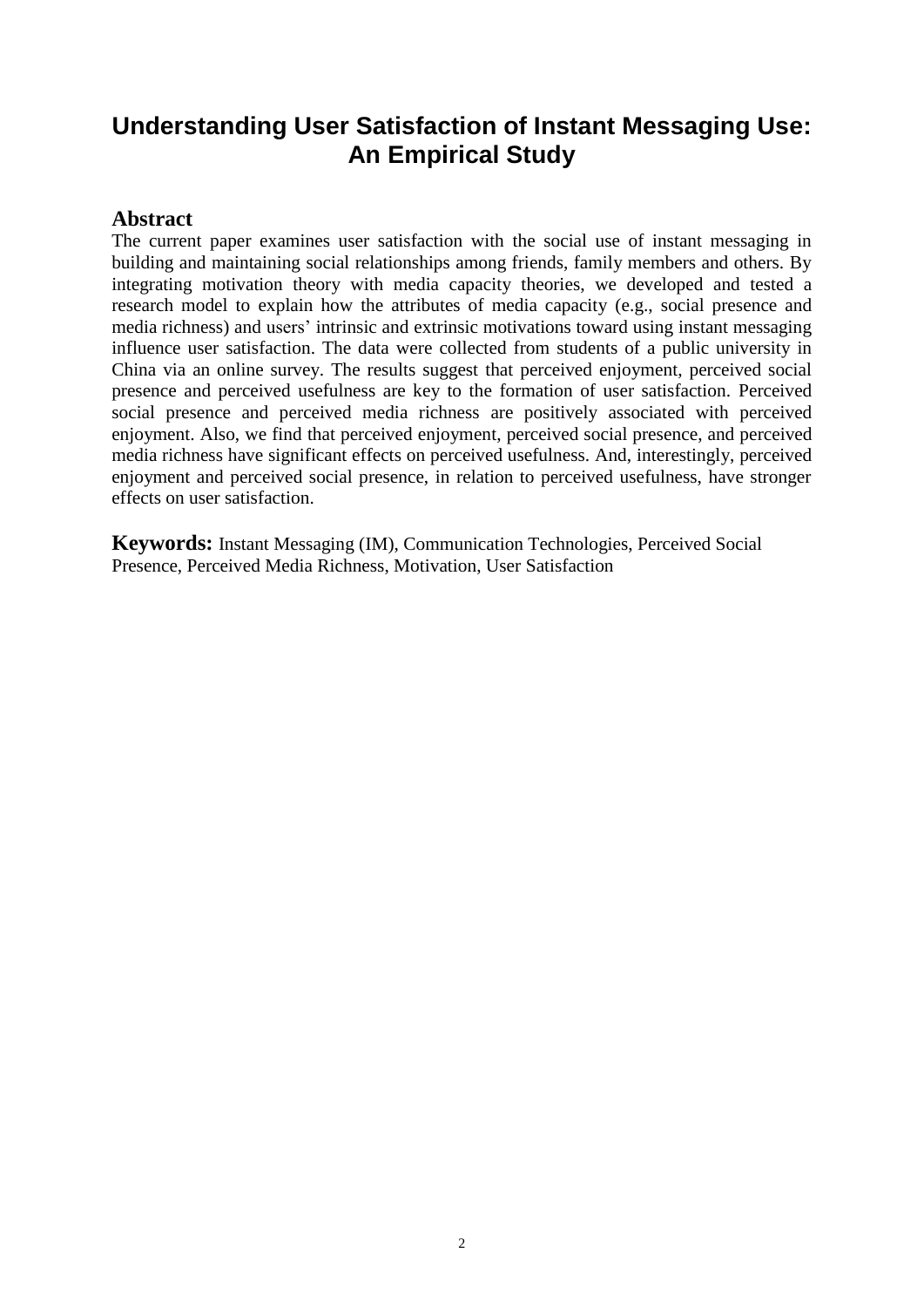### **INTRODUCTION**

According to Alderfer, people have three hierarchical levels of needs: *existence*, *relatedness* and *growth* (Alderfer, 1972)*.* In general, existence needs have priority over relatedness needs, which, in turn, have priority over growth needs. Once the existence needs are fulfilled, people try to satisfy their relatedness needs via creating interpersonal relationships. In the past, interpersonal relationships can be achieved by a face-to-face channel or other mediated functional alternatives (e.g., telephone). To date, as the Internet is an efficient channel for interpersonal communication, the rise and widespread use of Internet technologies have revolutionized the way people communicate. Newer communication tools, such as email, voicemail, and instant messaging, have become popular in people's work environments and daily lives. Email was the dominant Internet communication medium in the past several years; recently, however, interactive online communication, especially instant messaging (IM) has been widely diffused among Internet users. Statistics show that the number of Chinese Internet users exceeded 298 million in 2008. Among them, over 224 million (almost 74.7%) are IM users (CNNIC, 2009). Moreover, a 2007 report by the Horizon Research Consultancy Group indicated that IM use had surpassed email use in China. IM has so far become the third most popular communication tool, preceded only by mobile phones and landline phones. Millions of Internet users are using IM with their friends and families for online social communication to develop and maintain their relationships.

At first, more and more people gradually immersed themselves into the Internet world, which made actual face-to-face communication decrease greatly. As a result, people complained that the Internet isolated themselves from others. The emergence of IM, however, enabled people to communicate in a way that is more similar to face-to-face communication, thus solving some of the communication problems for geographically dispersed people. Instant Messaging (IM) refers to an Internet-based application that provides real-time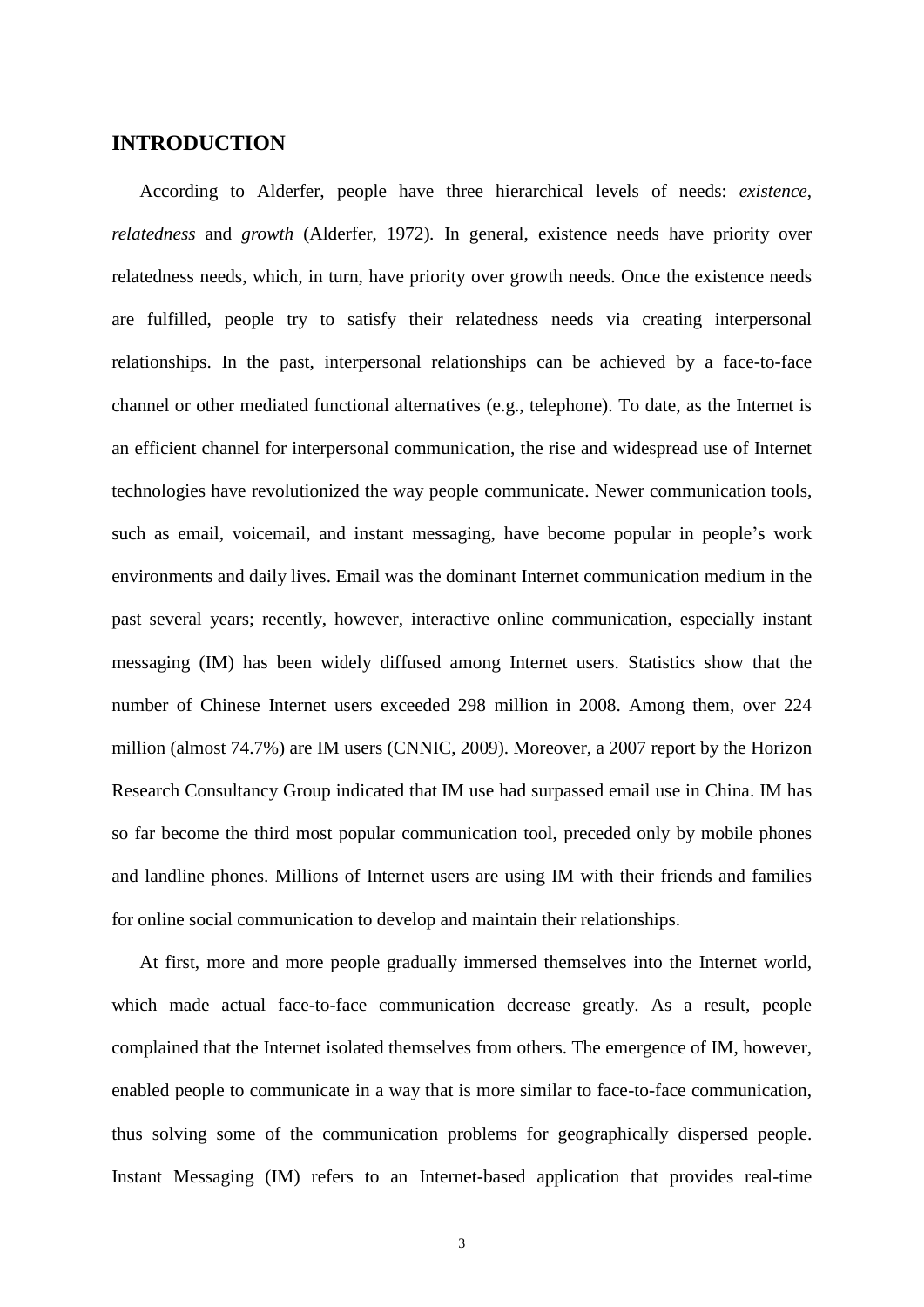communication between people. When first introduced, IM created the possibility of real-time text-based communication between two or more participants over the Internet. Nowadays, IM has some additional features; that is, IM users can communicate with each other via a combination of text messages, voice and video. In general, today's IM has five unique features: presence awareness, "popup" recipient notification, within-medium polychromic communication, silent interactivity and ephemeral transcripts (Li *et al.*, 2005). These features make IM a better substitution for actual face-to-face communication than any other technology currently in the market.

The wide diffusion of Internet communication technologies has attracted the attention of many researchers. While most existing studies focus on the use of these technologies in organizations (Huang *et al.*, 2007; Kettinger and Grover, 1997), these has been relatively less attention paid toward their use in the voluntary social contexts, such as the use of IM in non-workplace settings. IM services are mostly free and easy to use, leading to a high level of IM adoption (CNNIC, 2009). Since many people use IM, the key issue becomes how to motivate users to continue their IM use. According to the information system (IS) continuance model (Bhattacherjee, 2001), user satisfaction is the dominant factor explaining users' continuous usage of a given technology. Thus, in this study, we focus on user satisfaction as the key dependent variable that is critical for users' continued IM use.

This paper attempts to examine user satisfaction in a social context; our main focus is on the social use of IM in building and maintaining social relationships among friends, family members and others, rather than on the organizational use among employees and customers. Specifically, we explain how the attributes of media capacity (e.g., social presence and media richness) and users' perceptions of IM influence user satisfaction of IM usage.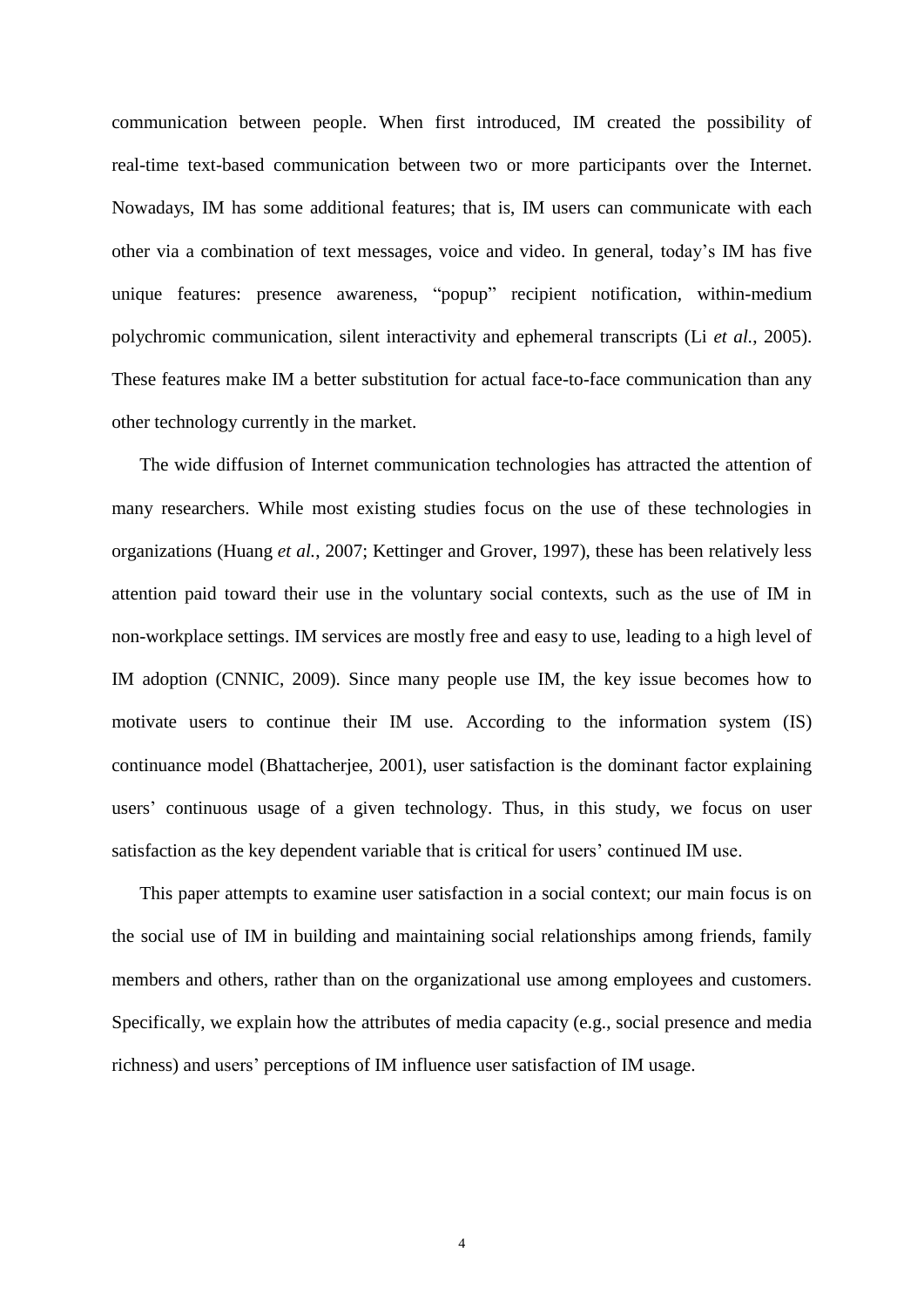## **THEORETICAL FOUNDATIONS AND RESEARCH HYPOTHESES**

The research foundations for the present study include social presence theory and media richness theory, which are related to media capacity, motivation theory, and the IS continuance model. Social presence theory (Short *et al.*, 1976) and media richness theory (Daft and Lengel, 1984) have long been used to explain users' media choice and media use. These theories are based on the premise that media have different capacities to carry interpersonal communicative cues. In addition, motivation theory (Davis *et al.*, 1992) proposes that intrinsic and extrinsic motivations determine individuals' usage behaviors of information technologies. Perceived usefulness and perceived enjoymenthave been, respectively, identified as the representative extrinsic and intrinsic motivators for individuals' Internet usage (e.g., Li *et al.*, 2005; Teo *et al.*, 1999). The IS continuance model posits that users' continuance intentions are based on their' satisfaction with prior use and perceived usefulness (PU), and user satisfaction is the most critical determinant in influencing IS continuance intention (Bhattacherjee, 2001).

### **Social Presence Theory**

According to social presence theory (Short *et al*. 1976), *Social presence* refers to extent to which a person is aware of another person in a communication interaction. Media differ in their abilities to convey the psychological perception that other people are physically present (Short et al. 1976). Communication media can thus be classified along a one-dimensional continuum of social presence, where communication is effective if the medium has sufficient social presence required for interpersonal involvement for a task. In general, a face-to-face medium is considered to have the most social presence, whereas written and text-based communication has the least. Moreover, videoconferencing has greater social presence than email. Thus, media with high social presence contribute to building close interpersonal relationships.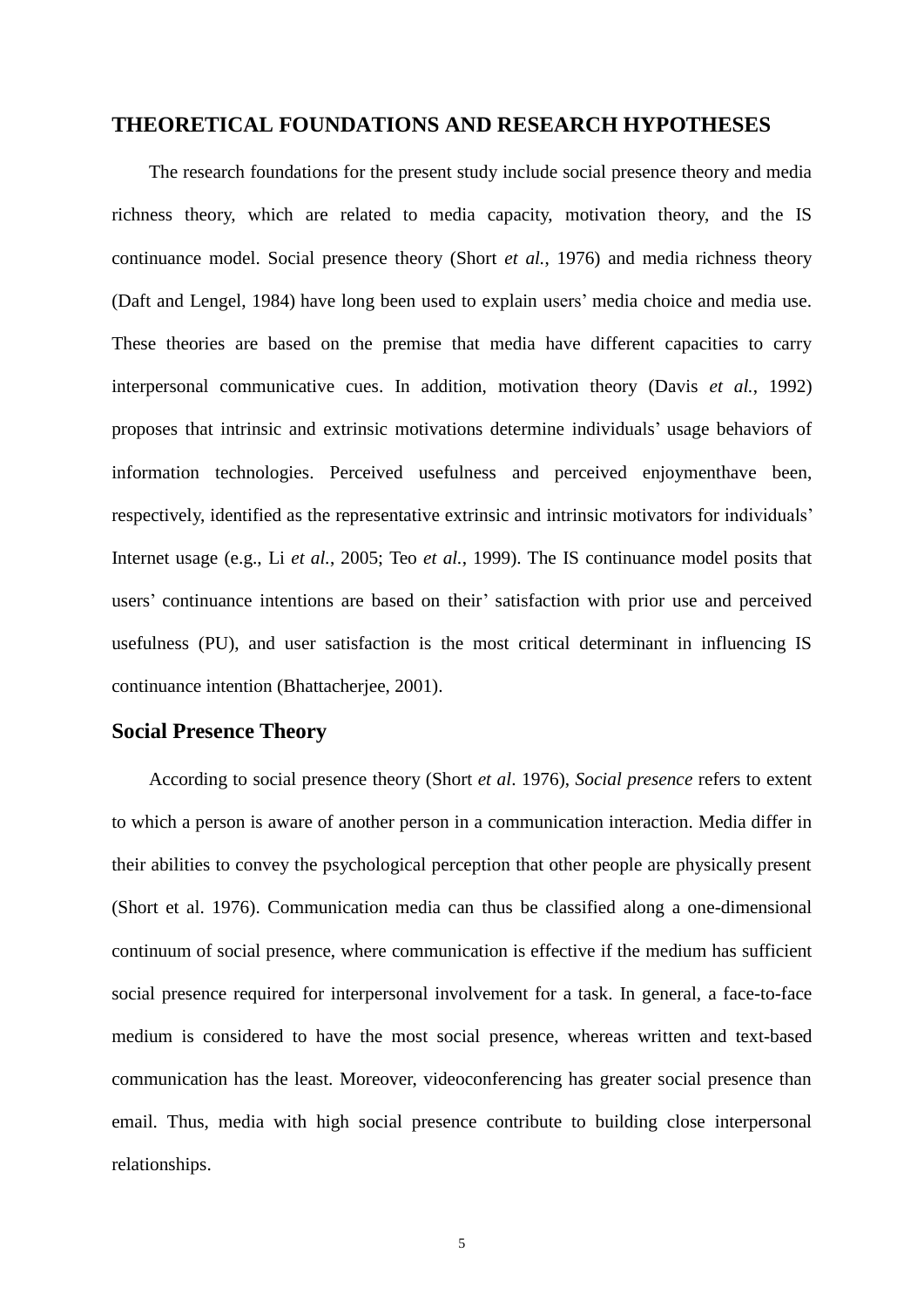### **Media Richness Theory**

Media richness theory (Daft and Lengel, 1984), also referred to as information richness theory, provides a framework to describe a communication medium according to its ability to reproduce the information sent over it. Information richness is defined as the amount of information a medium can convey to change the receiver's understanding within a time interval (Daft and Lengel, 1984). Media richness theory asserts that there are four factors that influence media richness: ability of the medium to transmit multiple cues, immediacy of feedback, language variety, and personal focus of the medium.

Communication media vary in their ability to carry rich information and facilitate understanding. A medium is considered to be richer if communication can clarify ambiguous issues to promote understanding in a timely manner. By contrast, a medium is regarded as less rich if communication takes a longer time to convey understanding. In other words, rich media carry the more information, while lean media carry less information. In general, oral media are believed to be richer than written media; and synchronous media are believed richer than asynchronous media (Markus, 1994). Furthermore, different tasks have different requirements for communication media. For tasks with greater equivocality or ambiguity, the use of richer media leads to better performance.

Media richness theory has been applied to explain media choice and media use (Dennis and Kinney, 1998). Based on media analysis, this theory has been used to help reduce the ambiguity of communication through the selection of suitable media. The theory can also be applied to understand the conditions in which a medium would be effective as wel as the effect of media richness on the use of the mdium (Dennis and Kinney, 1998). As IM has been widely used as a new medium among young people, we draw on media richness theory to understand user satisfaction with IM.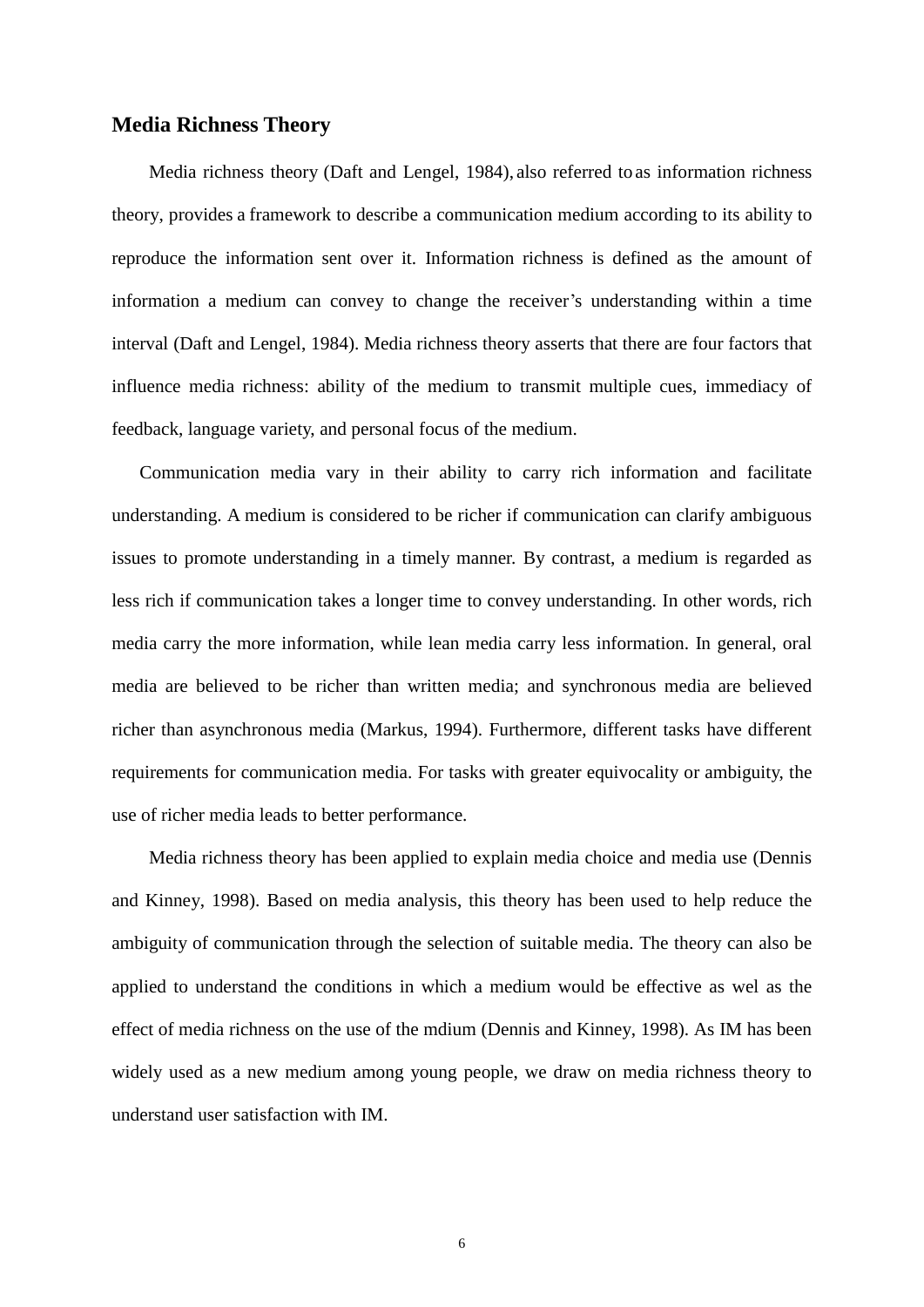### **Motivation Theory**

Motivation theory describes why and how human behaviors are activated and directed. There are in general two different categories of motivation: intrinsic motivation and extrinsic motivation. Intrinsic motivation is defined as the perception that users will want to perform an activity for no external reason other than for the process of performing the activity itself; extrinsic motivation drives individuals when they want to achieve valued outcomes, such as improved job performance, pay, or promotions (Davis *et al.*, 1992). According to motivation theory, people dedicated both their time and effort to use a given technology based on both intrinsic and extrinsic motivations. As the most representative intrinsic and extrinsic motivators that simulate IS use, perceived enjoyment (PE) characterizes the hedonic aspect of using a technology , whereas perceived usefulness (PU) describes the instrumental aspect of technology use.

### **IS Continuance Model**

It is widely recognized that once indiviuals adopt an IS, whether they continuously use the IS has profound implications with regard to the ultimate success of this system (Bhattacherjee, 2001; Karahanna *et al.*, 1999). Toward this end, the IS continuance model (Bhattacherjee, 2001) is widely applied to study post-adoptive behaviors (e.g., Hong *et al.*, 2006; Hsien and Wang, 2007). The IS continuance model posits that a users' intention to continue using a technology is primarily determined by his or her satisfaction with previous use and perceived usefulness, and satisfaction is the predominant predictor in explaining IS continuance. Furthermore, user satisfaction is positively influenced by perceived usefulness.

### **Research Model and Research Hypotheses**

Given the critical role of user satisfaction in understanding continued IS use, we choose user satisfaction as the core dependent variable in this study. The IS continuance model posits that a user's perceived usefulness directly affects his or her satisfaction with a technology and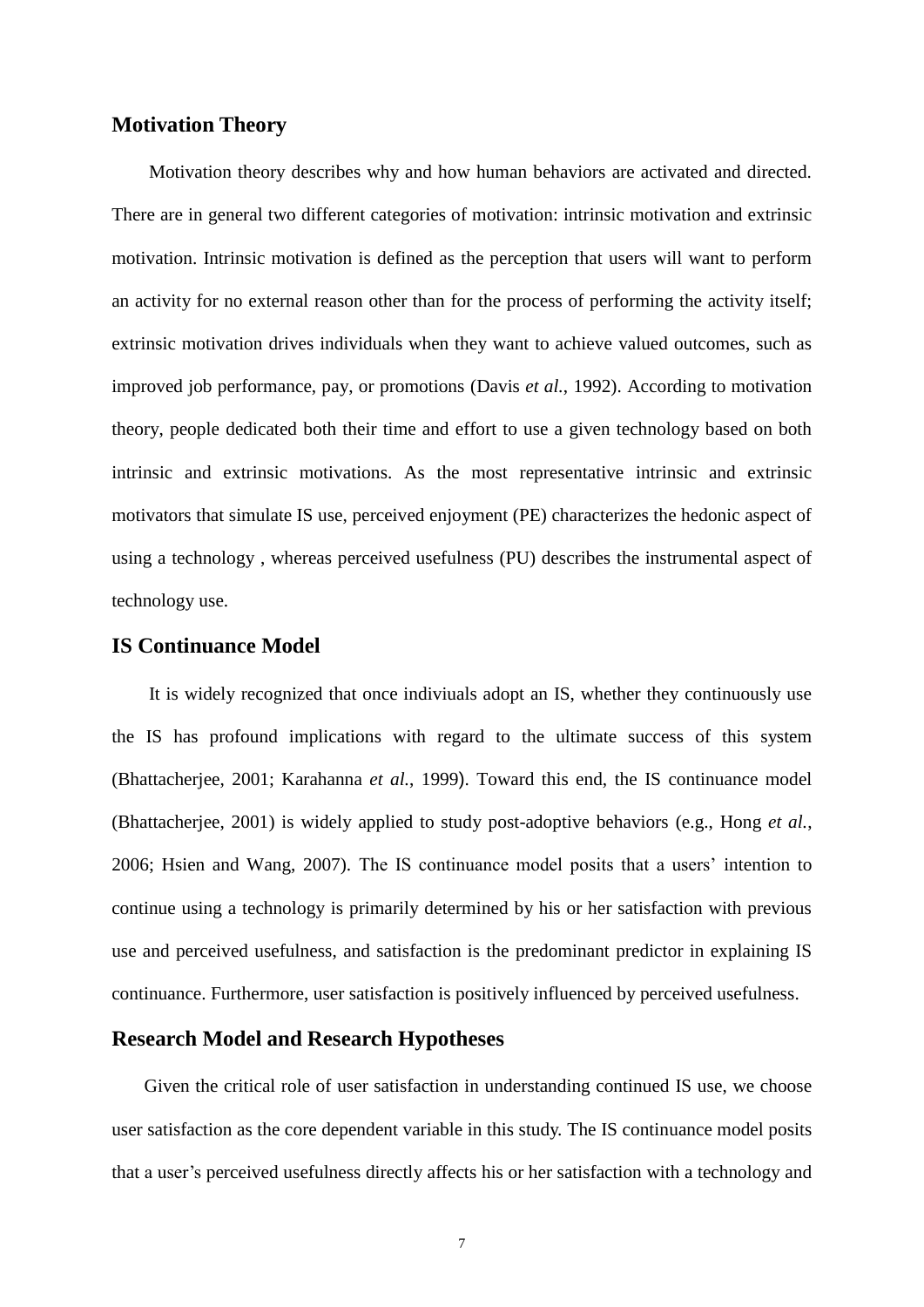IS continuance intention (Bhattacherjee, 2001). Additionally, prior studies have found that perceived enjoyment is the dominant factor explaining individuals' adoption of communication technologies like IM (e.g., Li *et al.*, 2005). Therefore, it is important to integrate instrumental factors (i.e., perceived usefulness) and hedonic factors (i.e., perceived enjoyment) when studying communication technologies.

In addition, IM is an interactive online communication tool that helps people around the world easily communicate with friends, colleagues and strangers and exchange information in real-time. IM is now a better alternative than other communication technologies when face-to-face communication is impossible. Unlike email, IM's presence awareness feature allows a user to quickly determine whether the recipient is available. Thus, IM has a quicker response time than email. Additionally, due to the integration of other media features, IM has a high degree of perceived social presence (PSP) and perceived media richness (PMR). As such, it is important to incorporate media capacity theories (i.e., social presence and media richness theories) to identify the important factors explaining user satisfaction with IM use. The research model is illustrated in Figure 1.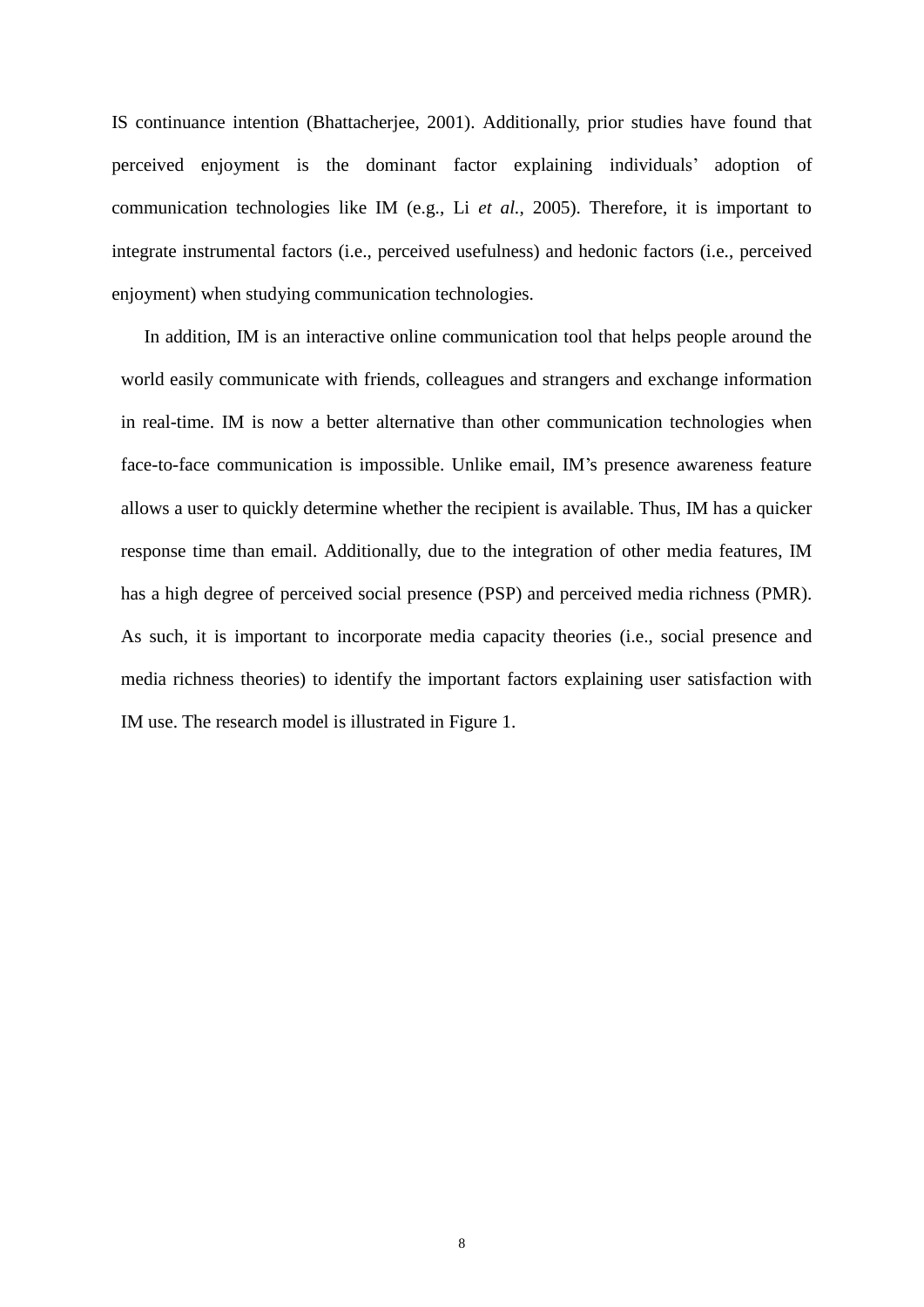

**FIGURE 1. Research Model**

The most widely accepted definition of perceived usefulness (PU) is related to job performance or business utility in a work context (Davis *et al.*, 1989). However, in the present study, PU captures the instrumentality of a communication technology in social settings. PU is thus defined as users' instrumental belief of whether using the communication technology is useful to build and maintain interpersonal relationships in a voluntary social context (Li *et al.*, 2005). An IM technology that is effective in providing instant feedback and conveying multiple cues is generally perceived as very useful for interpersonal communication (Fulk, 1993; Soe and Markus, 1993), thereby leading to user satisfaction. Previous studies have revealed that PU impacts individuals' affective feelings of technology use (Davis *et al.*, 1989; Karahanna *et al.*, 1999). Moreover, Bhattacherjee (2001) also found a positive relationship between PU and user satisfaction. Based on the above discussion, we propose the following hypothesis: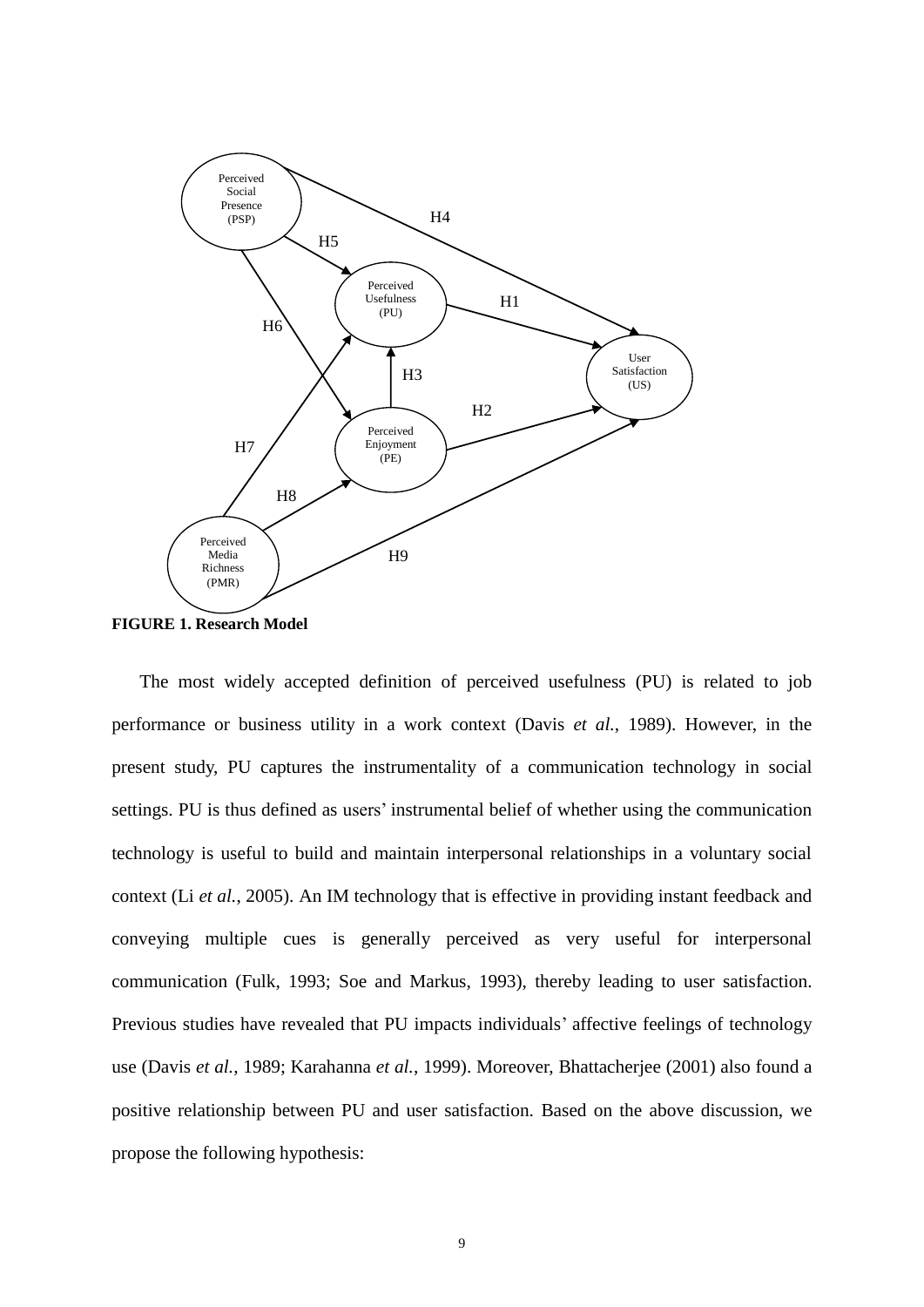H1: Perceived usefulness is positively associated with user satisfaction.

Individual IS use in non-workplace settings is also driven by such intrinsic motivator as perceived enjoyment (Hsieh *et al.*, 2008; Van de Heijden, 2004). Perceived enjoyment (PE) is defined as the perception of fun, enjoyment and pleasure inherent in using a communication technology to develop and maintain interpersonal relationships (Davis *et al.*, 1992; Li *et al.*, 2005). Interpersonal communication in a voluntary social context typically involves both instrumental and hedonic purposes. When users perceive their IM use to be enjoyable, their IM use fulfills their hedonic needs, thereby increasing their satisfaction with the technology. As such,

H2: Perceived enjoyment is positively associated with user satisfaction.

The joyful feeling during interpersonal communication is an important element that helps establish and maintain interpersonal relationships (Li *et al.*, 2005). Thus, it is plausible that the enjoyable feeling derived from IM usage could make users feel that IM is useful for building and maintaining interpersonal communication, suggesting a positive link from PE to PU. Empirically, Venkatesh (2000) has found that intrinsic motivators like perceived enjoyment and playfulness affect extrinsic motivators like perceived usefulness. Li *et al*. (2005) also found a positive relationship between PE and PU. Thus,

H3: Perceived enjoyment is positively associated with perceived usefulness.

According to social presence theory, media are different in terms of their capabilities to psychologically construct the perception that other people are physically present (Short *et al.*, 1976). Using a medium that is higher in social presence is beneficial for social tasks like building personal relationships. Thus, a medium with a higher level of social presence is more likely to be perceived as being useful for building and maintaining social relationships.

In addition, social presence can be considered a function of a medium's capability to deliver both verbal and non-verbal cues (Chen *et al.*, 2004). IM and email are both

10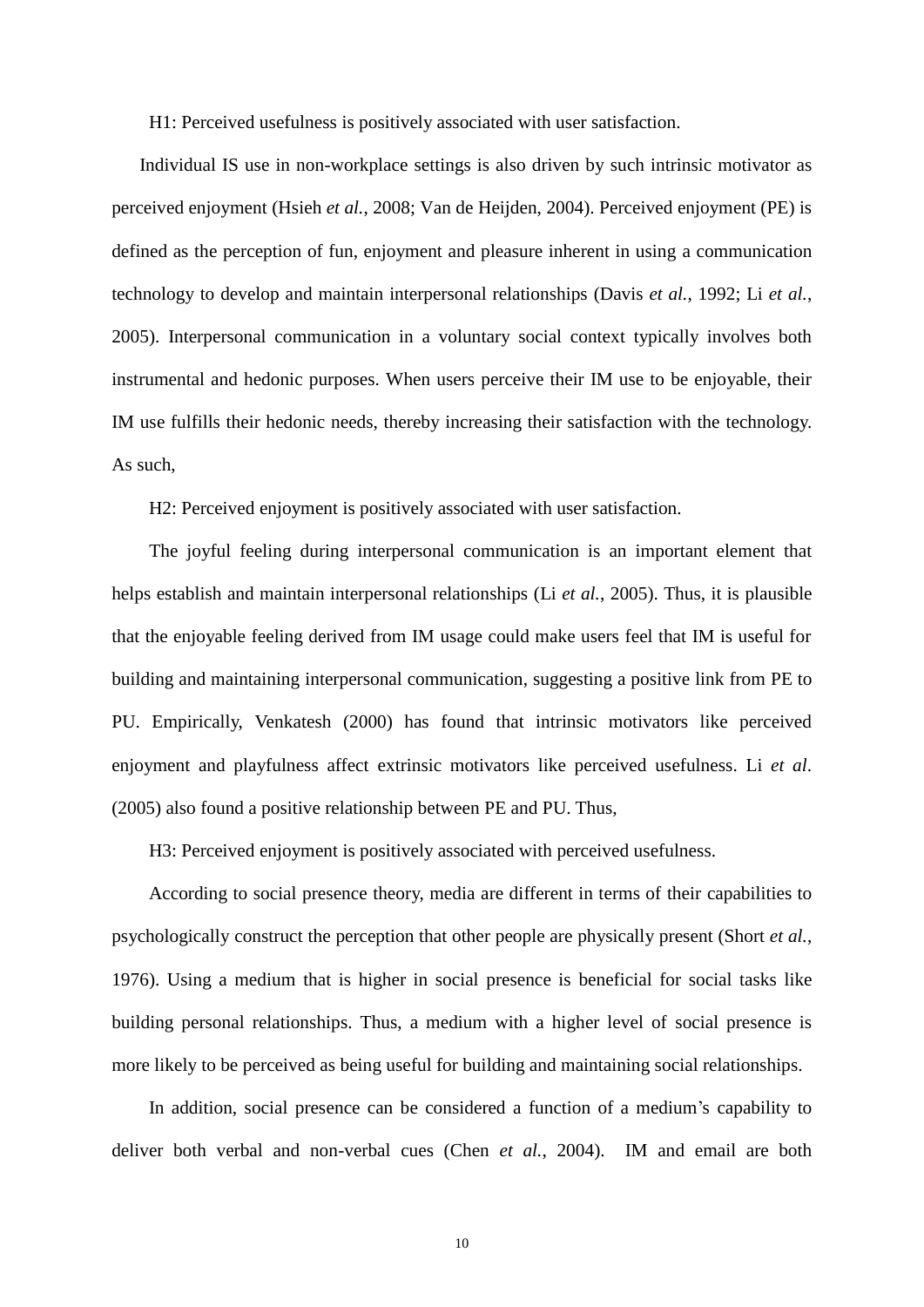primarily text-based technologies. Compared with email, IM adds richer features, such as real-time communication, presence awareness, and graphic emotional icons. These features make the communication more fun and pleasurable, and people are more likely to be satisfied with the communication. Based on the above discussion, we propose the following:

H4: Perceived Social Presence is positively associated with user satisfaction.

H5: Perceived Social Presence is positively associated with perceived usefulness.

H6: Perceived Social Presence is positively associated with perceived enjoyment.

Media richness theory claims that media richness is most likely to affect a user's perception of a media's usefulness (Daft and Lengel, 1986). Media richness is reflected through a combination of four criteria: speed of communication, multiple cues, language variety and degree of personalization. Email is typically considered low in media richness, while face-to-face meeting is high in media richness. Compared with email and face-to-face meeting, instant messaging is a communication medium in between. IM exhibits many interactive features that are closer to face-to-face meeting, but it also exhibits features, such as text exchange, that are similar to leaner media (e.g., email) on the media richness scale. Thus, IM is a combination of different medium features. The feature combination of IM is more likely to be associated with users' perceptions of the medium's usefulness, and is more likely to satisfy their communication needs compared with other media. Moreover, as a good substitute for face-to-face communication, IM exhibits high perceived media richness. IM's rich features, particularly its text-based exchange and voice communication capabilities, make the communication process more enjoyable for individual users. Therefore, we propose the following hypotheses:

H7: Perceived Media Richness is positively associated with perceived usefulness.

H8: Perceived Media Richness is positively associated with perceived enjoyment.

H9: Perceived Media Richness is positively associated with user satisfaction.

11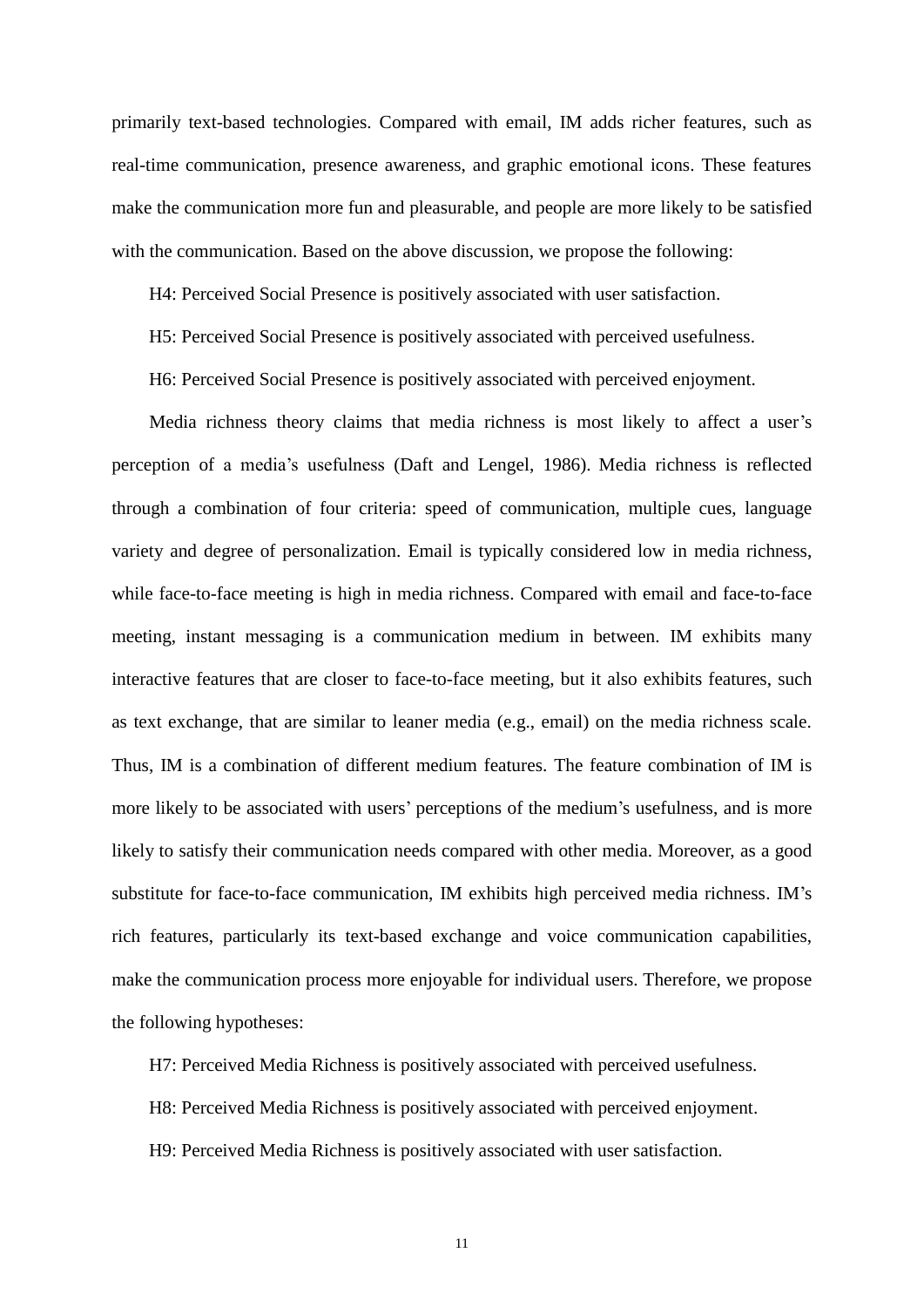### **RESEARCH METHOD**

### **Measures**

The five constructs in the research model were measured using scales adapted from prior studies to the investigative context of IM use. We adapted the items for user satisfaction and perceived usefulness from Bhattacherjee (2001), the items for perceived enjoyment from Davis *et al.* (1992) and Venkatesh (2000), items for perceived social presence from Short *et al.* (1976) and Yoo and Alavi (2001), and the items for perceived media richness from Carlson and Zmud (1999). All of the items were measured on five-point Likert scales ranging from "strongly disagree" to "strongly agree." Appendix A lists the final items used in the study.

# **Data Collection**

Prior to the large-scale data collection, we conducted a series of pre-tests to examine the construct validity and reliability. At first, the questionnaire was translated and back-translated between English and Chinese by certified professional translators (Brislin *et al.*, 1973). Next, the Chinese questionnaires were distributed to three professors and fifteen undergraduate students at a public university in China for verification. Modifications were made based on their feedbacks. The revised questionnaire was then used for the official online survey.

We used an online survey to collect data. The respondents were undergraduate and post-graduate students in business courses taught by the first and third authors in the business school of a public university in China. Because these students frequently use the Internet for their assignments, the online survey was an ideal way to collect data. The first and third authors informed their students about the survey during class. Out of a total of 465 invited students, 247 student complete questionnaires, resulting in an effective response rate of 53.1%. Table 1 presents the demographic characteristics of the responded subjects.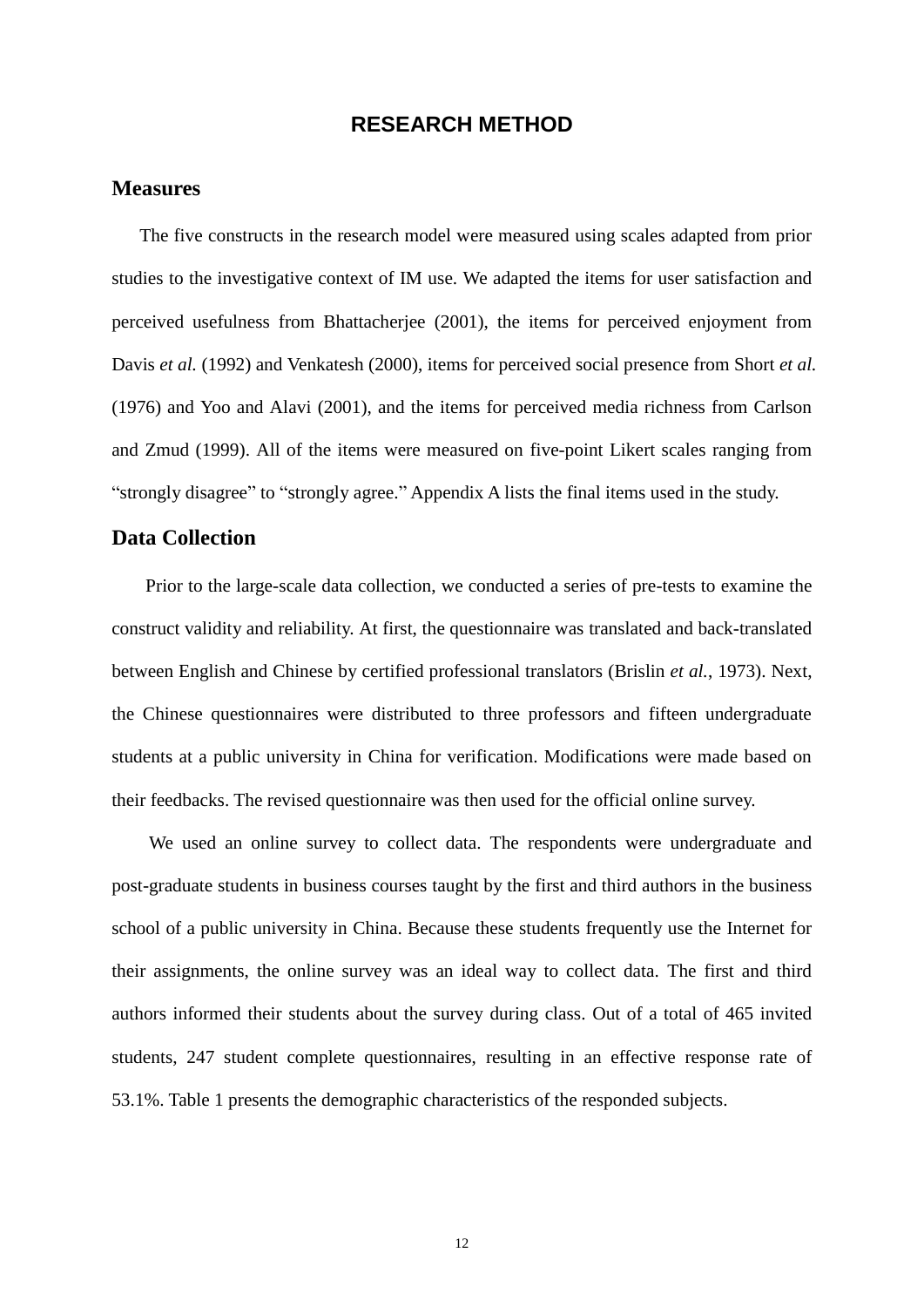| <b>IM</b> users           | Category        | Percentage (%) |
|---------------------------|-----------------|----------------|
| <b>Gender</b>             | Male            | 40.9           |
|                           | Female          | 59.1           |
| Age                       | 18-22 years old | 77.7           |
|                           | 23-29 years old | 22.3           |
| <b>Experience with IM</b> | $< 1$ year      | 2.8            |
|                           | 1-3 year        | 38.5           |
|                           | 4-6 year        | 40.9           |
|                           | 7-9 year        | 16.2           |
|                           | $> 9$ year      | 1.6            |

#### **TABLE 1: Sample Demographics**

# **DATA ANALYSIS AND RESULTS**

Structural Equation Modeling (SEM) was applied for data analysis using AMOS 17.0. The measurement model was evaluated prior to the structural model.

## **Measurement Model**

The measurement model was assessed using a confirmatory factor analysis (CFA) (Hair et al. 1998). One item of perceived social presence and one item of perceived media richness were dropped because of low loadings. All fit indices (Table 2) meet the commonly applied thresholds in prior literature (Gefen and Straub 2000 at CAIS; Chau, 1997). Table 3 presents the descriptive statistics of the constructs.

**TABLE 2: Fit Indices of Measurement Model**

| <b>Goodness of Fit Indices</b>    | <b>Measurement Model</b> | <b>Desired Levels</b> |
|-----------------------------------|--------------------------|-----------------------|
| $\chi^2$ /df                      | 1.99                     | $\leq 3.0$            |
| <b>CFI</b>                        | 0.97                     | $\geq 0.90$           |
| TLI                               | 0.96                     | $\geq 0.90$           |
| <b>RMSEA</b>                      | 0.06                     | $0.05 - 0.08$         |
| <b>Standardized RMR</b>           | 0.04                     | $\leq 0.05$           |
| <b>GFI</b>                        | 0.91                     | $\geq 0.90$           |
| <b>AGFI</b>                       | 0.87                     | $\geq 0.80$           |
| <b>Number of Latent Variables</b> | 5                        |                       |
| <b>Total Number of Items</b>      | 17                       |                       |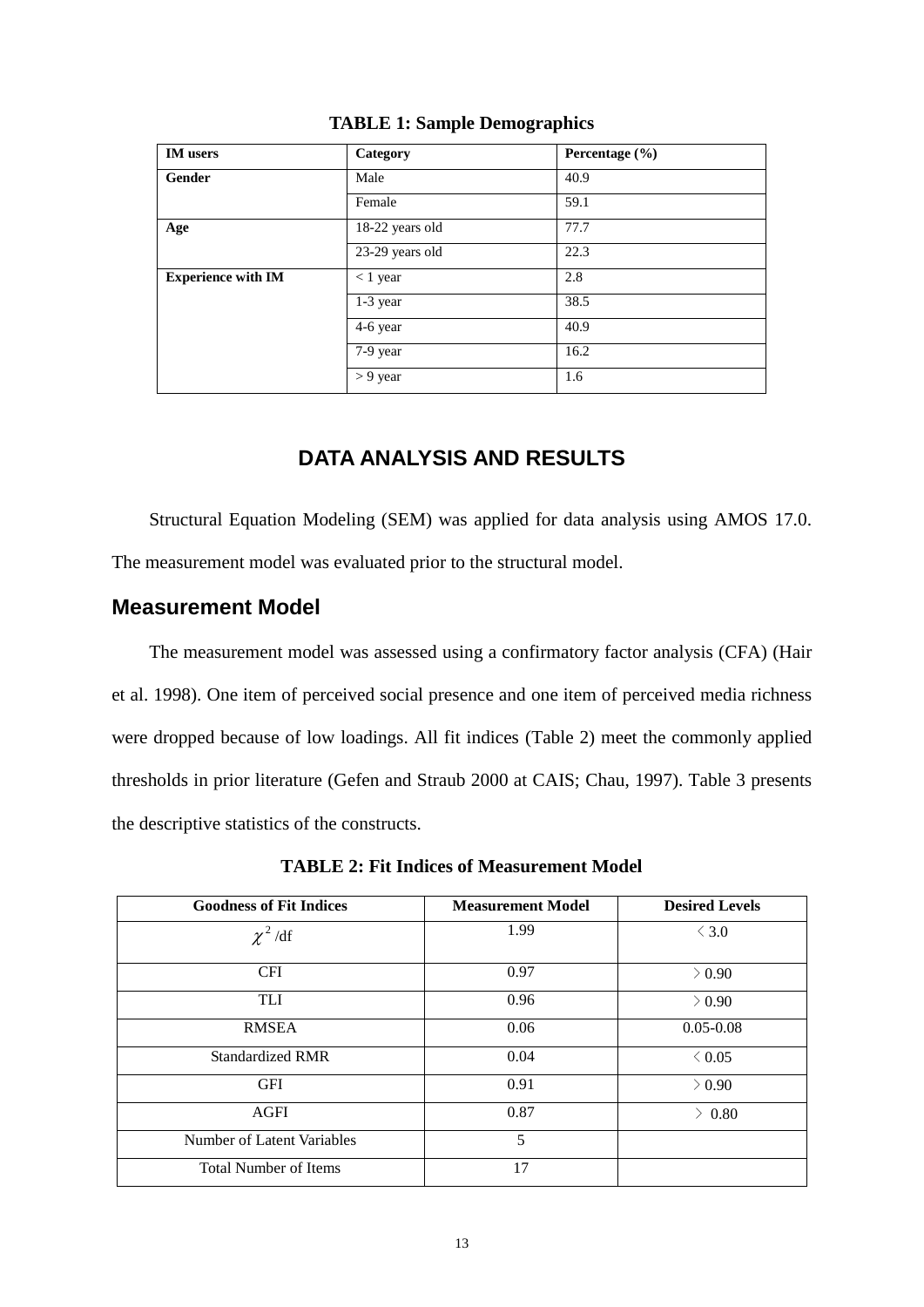| <b>Construct</b>                                                                                                             | <b>Mean</b> | Std. Dev. |  |  |
|------------------------------------------------------------------------------------------------------------------------------|-------------|-----------|--|--|
| Perceived Social Presence (PSP)                                                                                              | 3.76        | 0.72      |  |  |
| Perceived Media Richness (PMR)                                                                                               | 4.17        | 0.74      |  |  |
| Perceived Enjoyment (PE)                                                                                                     | 3.99        | 0.78      |  |  |
| Perceived Usefulness (PU)                                                                                                    | 3.95        | 0.74      |  |  |
| User Satisfaction (US)                                                                                                       | 3.83        | 0.78      |  |  |
| Notes: All constructs are five-point scales with the following anchors: 1=strongly disagree,<br>3=Neutral, 5=Strongly agree. |             |           |  |  |

### **TABLE 3: Descriptive Statistics**

 We further evaluated internal consistency, convergent validity, and discriminant validity by examining the Cronbach's alpha, composite reliability, and average variance extracted (AVE) of each construct (Table 4). The values of Cronbach's alpha and composite reliabilities were all higher than the recommended 0.707 (Nunnally and Bernstein, 1994), thereby suggesting an adequate level of internal reliability. The value of AVE of each construct was all above 0.50 and greater than its squared correlations with other constructs, thereby supporting discriminant validity (Fornell and Larcker, 1981). Tthe above results collectively suggest that the measurement model is appropriate.

| <b>Latent Construct</b>  | <b>Indicator</b> | <b>Standard</b><br>Loading | Cronbach's<br><b>Alpha</b> | Composite<br><b>Reliability</b> | <b>Average</b><br><b>Variance</b><br><b>Extracted</b> |
|--------------------------|------------------|----------------------------|----------------------------|---------------------------------|-------------------------------------------------------|
| Perceived Social         | PSP <sub>1</sub> | $0.93***$                  | 0.90                       | 0.90                            | 0.74                                                  |
| Presence (PSP)           | PSP <sub>2</sub> | $0.89***$                  |                            |                                 |                                                       |
|                          | PSP <sub>4</sub> | $0.76***$                  |                            |                                 |                                                       |
| Perceived Media          | PMR <sub>2</sub> | $0.53***$                  | 0.78                       | 0.80                            | 0.59                                                  |
| Richness (PMR)           | PMR <sub>3</sub> | $0.82$ ***                 |                            |                                 |                                                       |
|                          | PMR4             | $0.90$ ***                 |                            |                                 |                                                       |
| Perceived Enjoyment      | PE1              | $0.88***$                  | 0.93                       | 0.93                            | 0.82                                                  |
| (PE)                     | PE <sub>2</sub>  | $0.94$ ***                 |                            |                                 |                                                       |
|                          | PE3              | $0.90***$                  |                            |                                 |                                                       |
| Perceived Usefulness     | PU <sub>1</sub>  | $0.87***$                  | 0.92                       | 0.93                            | 0.76                                                  |
| (PU)                     | PU <sub>2</sub>  | $0.91***$                  |                            |                                 |                                                       |
|                          | PU <sub>3</sub>  | $0.90***$                  |                            |                                 |                                                       |
|                          | PU <sub>4</sub>  | $0.80$ ***                 |                            |                                 |                                                       |
| <b>User Satisfaction</b> | US <sub>1</sub>  | $0.81***$                  | 0.93                       | 0.93                            | 0.76                                                  |
| (US)                     | US <sub>2</sub>  | $0.92$ ***                 |                            |                                 |                                                       |
|                          | US <sub>3</sub>  | $0.90***$                  |                            |                                 |                                                       |
|                          | US4              | $0.85***$                  |                            |                                 |                                                       |

**TABLE 4: Confirmatory Factor Analysis**

 $*$  p < 0.10;  $**$  p < 0.05;  $***$  p < 0.01.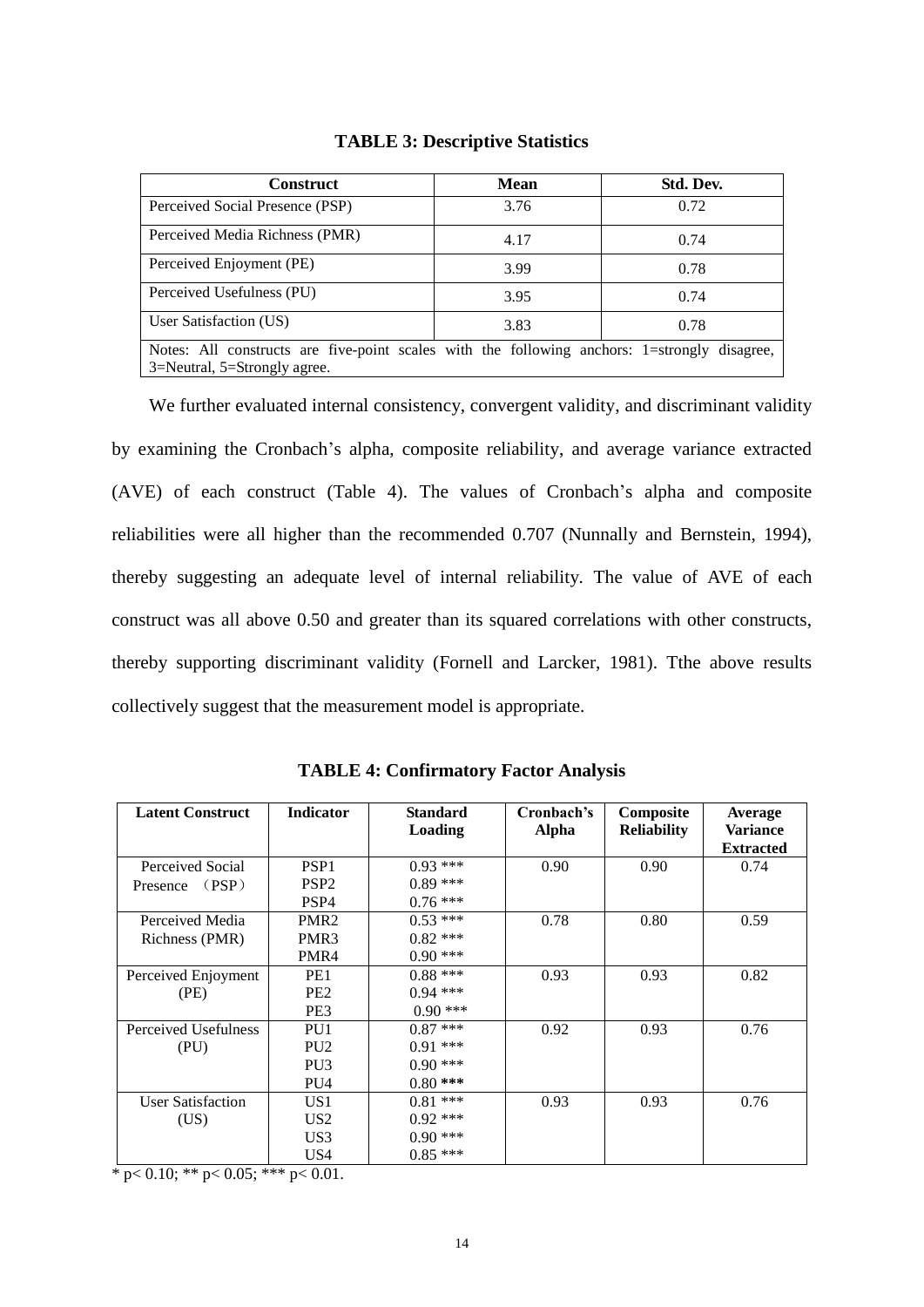| Construct  | <b>PSP</b> | <b>PMR</b> | PE   | PU   | US   |
|------------|------------|------------|------|------|------|
| <b>PSP</b> | 0.86       |            |      |      |      |
| <b>PMR</b> | 0.47       | 0.77       |      |      |      |
| PE         | 0.77       | 0.47       | 0.91 |      |      |
| PU         | 0.62       | 0.50       | 0.63 | 0.87 |      |
| US         | 0.75       | 0.40       | 0.79 | 0.62 | 0.87 |

**TABLE 5: Discriminate Validity**

# **Structual Model**

 The structural model was also tested using AMOS 17.0. The overall fit and the explanatory power of the research model were examined, and the results are shown in Table 6 and Figure 2. The overall goodness-of-fit was examined against the following six common fit measures: chi-square/degree of freedom, GFI, AGFI, CFI, SRMR and RMSEA. The results in Table 6 suggest a good fit between the structural model and the data.

| <b>Goodness-of-Fit Indices</b> | <b>Structural Model</b> | <b>Desired Levels</b> |
|--------------------------------|-------------------------|-----------------------|
| $\chi^2$ /df                   | 2.07                    | $\leq 3.0$            |
| <b>CFI</b>                     | 0.97                    | $\geq 0.90$           |
| <b>TLI</b>                     | 0.96                    | $\geq 0.90$           |
| <b>RMSEA</b>                   | 0.07                    | $0.05 - 0.08$         |
| Standardized RMR (SRMR)        | 0.04                    | $\leq 0.05$           |
| <b>GFI</b>                     | 0.90                    | $\geq 0.90$           |
| <b>AGFI</b>                    | 0.86                    | $\geq 0.80$           |
| Number of Latent Variables     | 5                       |                       |
| <b>Total Number of Items</b>   | 17                      |                       |

**TABLE 6: Fit Indices of Structural Model**

Figure 2 illustrates the path coefficients and explanatory power for the structural model. We found that eight of the nine proposed hypotheses were supported. Perceived usefulness (H1) ( $\beta$ =0.15), perceived enjoyment (H2) ( $\beta$ =0.48), and perceived social presence (H4) (β=0.30) all had significant effects on user satisfaction, explaining 69% of its variance. Contrary to our expectation, perceived media richness had no significant effect on user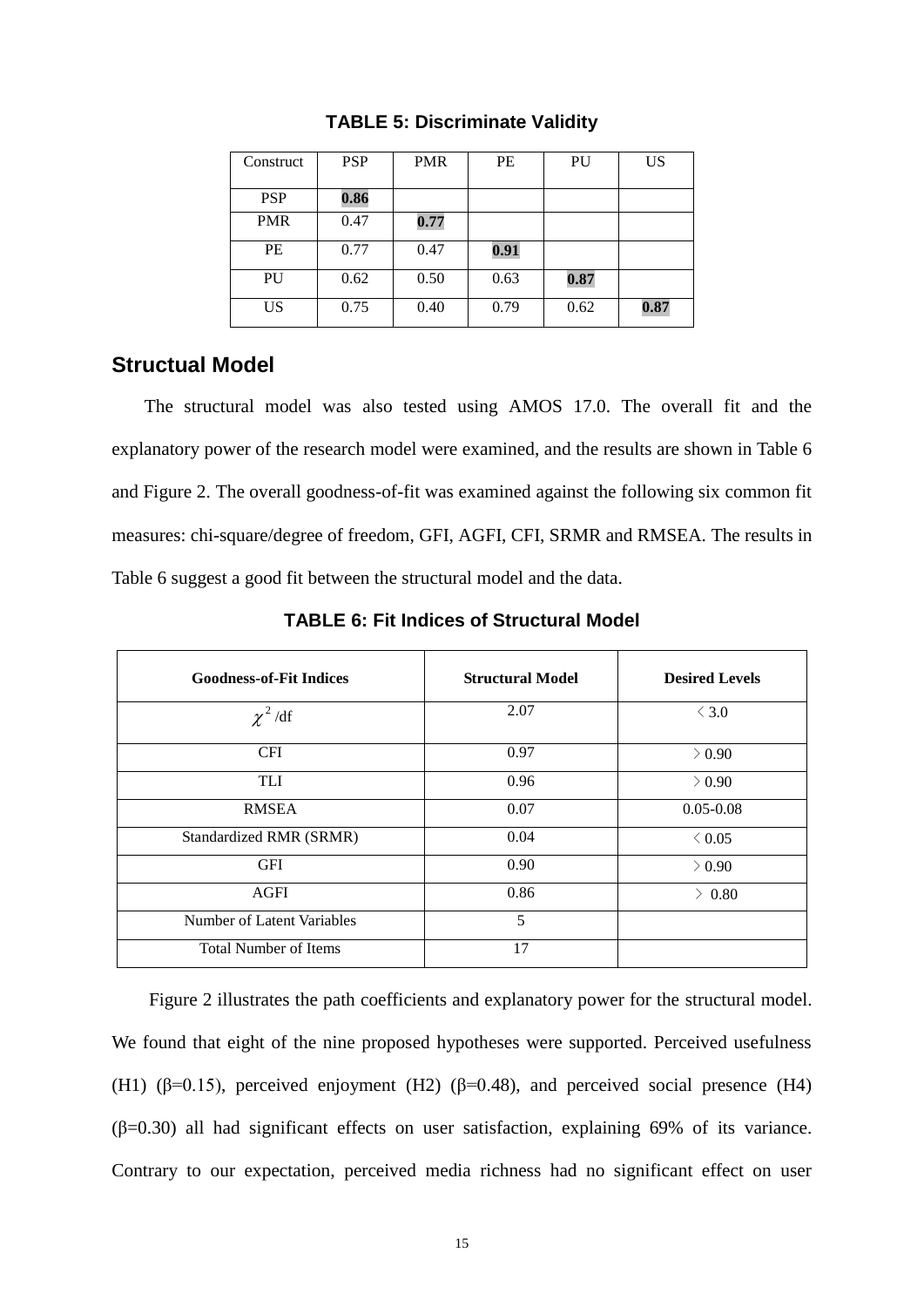satisfaction, thereby rejecting H9.

The results also show that perceived enjoyment  $(\beta=0.30)$ , perceived social presence ( $β=0.29$ ) and perceived media richness ( $β=0.22$ ) had significant effects on perceived usefulness, explaining 48% of its variance. H3, H5 and H7 were thus supported. Finally, perceived social presence (β=0.70) and perceived media richness (β=0.15) had significant effects on perceived enjoyment, explaining 61% of its variance; H6 and H8 were also supported.



**FIGURE 2. Results of Hypotheses Testing**

### **DISCUSSION**

This study seeks to provide a research model to explain user satisfaction with IM use in voluntary social contexts. The results lend support to eight of the nine proposed links. Specifically, perceived enjoyment, perceived social presence, and perceived usefulness collectively explained 69% of the variance in user satisfaction, an explanatory power that is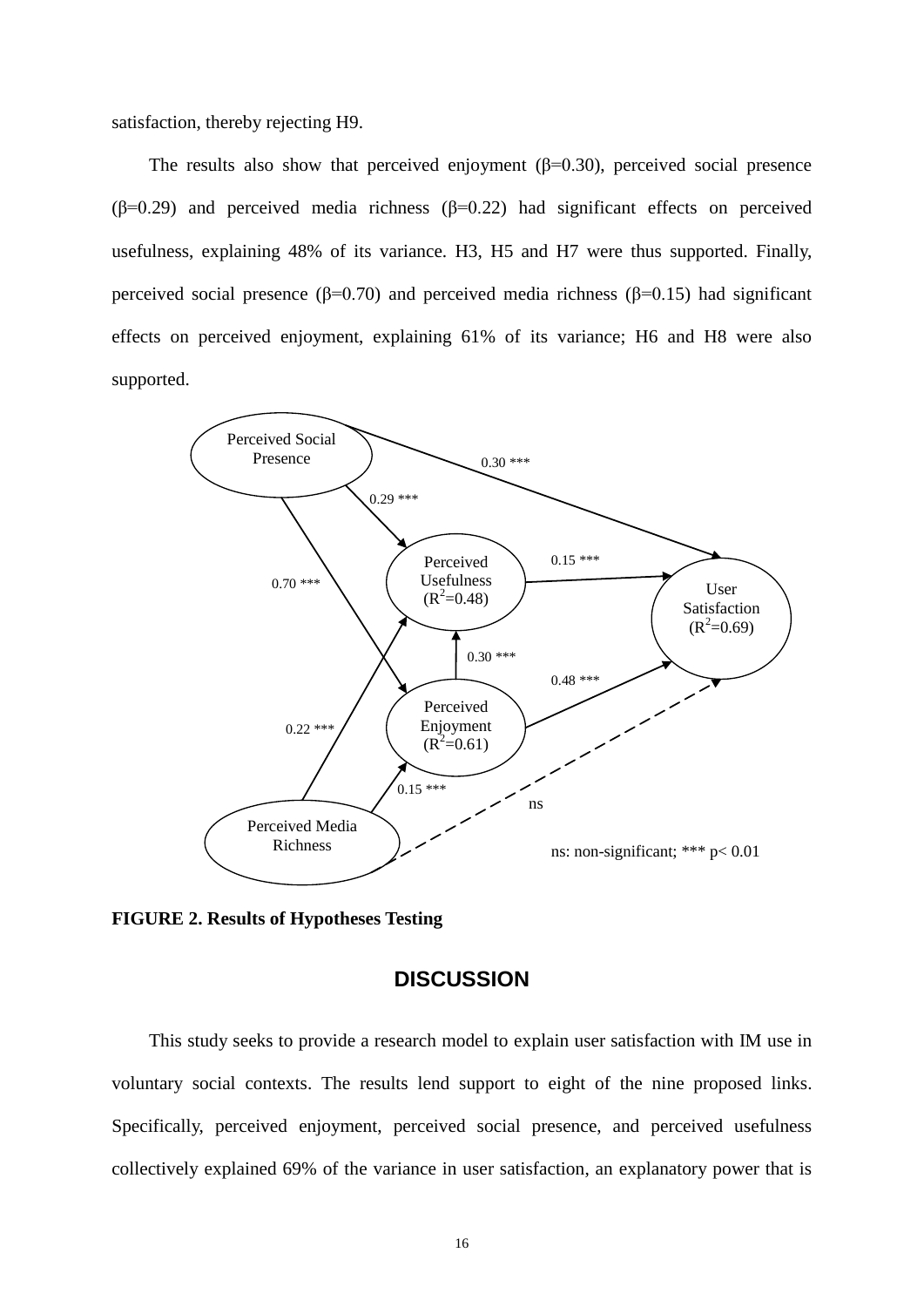much higher than that of the IS continuance model (Bhattacherjee, 2001). Moreover, we found that perceived usefulness  $(\beta=0.15)$  had a weaker power than perceived enjoyment (β=0.48) and perceived social presence (β=0.30) in explaining user satisfaction. This differential effect may be attributed to the technology under investigation in this study. Specifically, IM is a medium that is mainly used for interpersonal communication in social settings. Thus, IM users are more likely to be affected by the hedonic aspects of the technology and by their perceived interpersonal involvement in the communication process rather than by perceived usefulness.

In addition, media choice theory and social presence theory provide additional insights for explaining perceived usefulness and perceived enjoyment with regard to IM use. In particular, perceived social presence and perceived media richness collectively explained 61% of the variance in perceived enjoyment, with perceived social presence being the dominant variable in shaping users' perception of enjoyment. This finding suggests that users are likely to be attracted to IM use based on their perception about their partners' physical presence, which can strengthen their intrinsic motivation toward using the communication tool.

At the same time, perceived enjoyment, together with perceived social presence and perceived media richness, explained 48% of the variance in perceived usefulness. Different from information systems in workplace settings (e.g., ERP systems), IM's social nature enables an individual user to build and maintain interpersonal relationships with others in real time. However, perceived usefulness focused more on the intrumental effectiveness of IM users, rather than the social nature of IM. As such, we found that the users' perceptions of the medium's capabilities (in shaping social presence and conveying media richness) and hedonic utility jointly informed users' perceived usefulness.

Contrary to our hypothesis, perceived media richness did not significantly impact user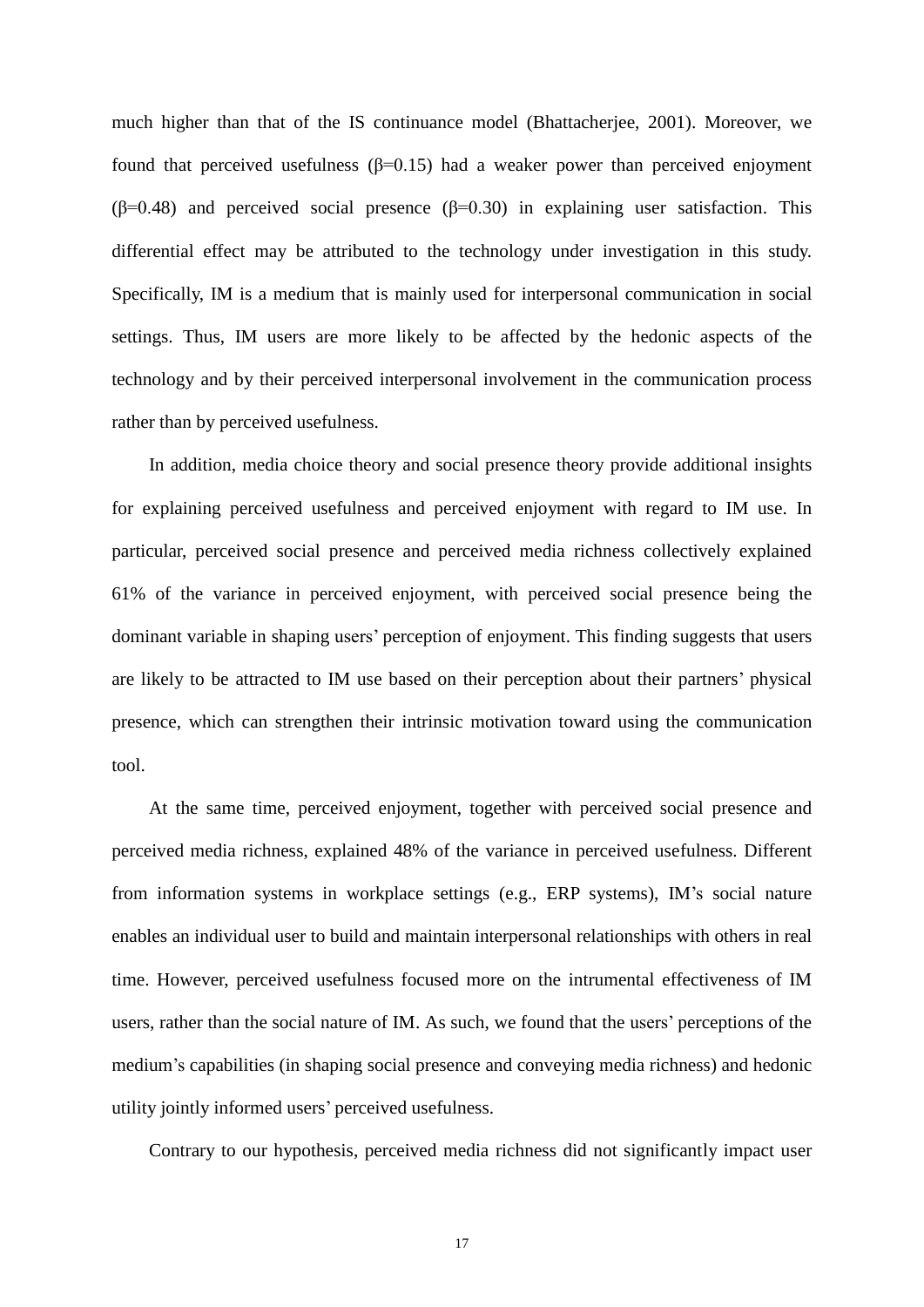satisfaction. The effect of perceived media richness on user satisfaction was mediated by perceived enjoyment and perceived usefulness. One possible explanation for this lack of direct effect is that face-to-face communication may actually replace IM communication. For our student subjects, their IM contacts are mostly comprised of their classmates or schoolmates from the same university. In this regard, face-to-face communication could be more convenient and instant, as compared to IM. In addition, users may sometimes need a leaner communication channel to exchange their opinions with their communication partners. For example, students may like to communicate with their teachers via email rather than through an IM service so as to avoid being rude or interrupting their teachers. Therefore, using IM in this situation may not be appropriate. This may be another reason why perceived media richness did not show a significant direct effect on user satisfaction. Future research is needed to further investigate this insignificant effect.

### **Implications for Research**

The present study created a research model for user satisfaction with IM use by incorporating the motivational model with media capacity theories. Our theoretical integration has provided a good explanation of user satisfaction about IM usage (69%). We found that perceived enjoyment, social presence, and perceived usefulness were significant determinants of user satisfaction with IM in the post-adoption stage. Our research model provides an important perspective for future studies of computer-mediated communication technologies.

Similar to the IS continuance model (Bhattacherjee, 2001), the causal link between PU and user satisfaction was verified in this study. In this vein, the present study extends the generalizability of the PU-Satisfaction link in the IS continuance model to a broader set of information technologies. In addition, the present study found that perceived enjoyment,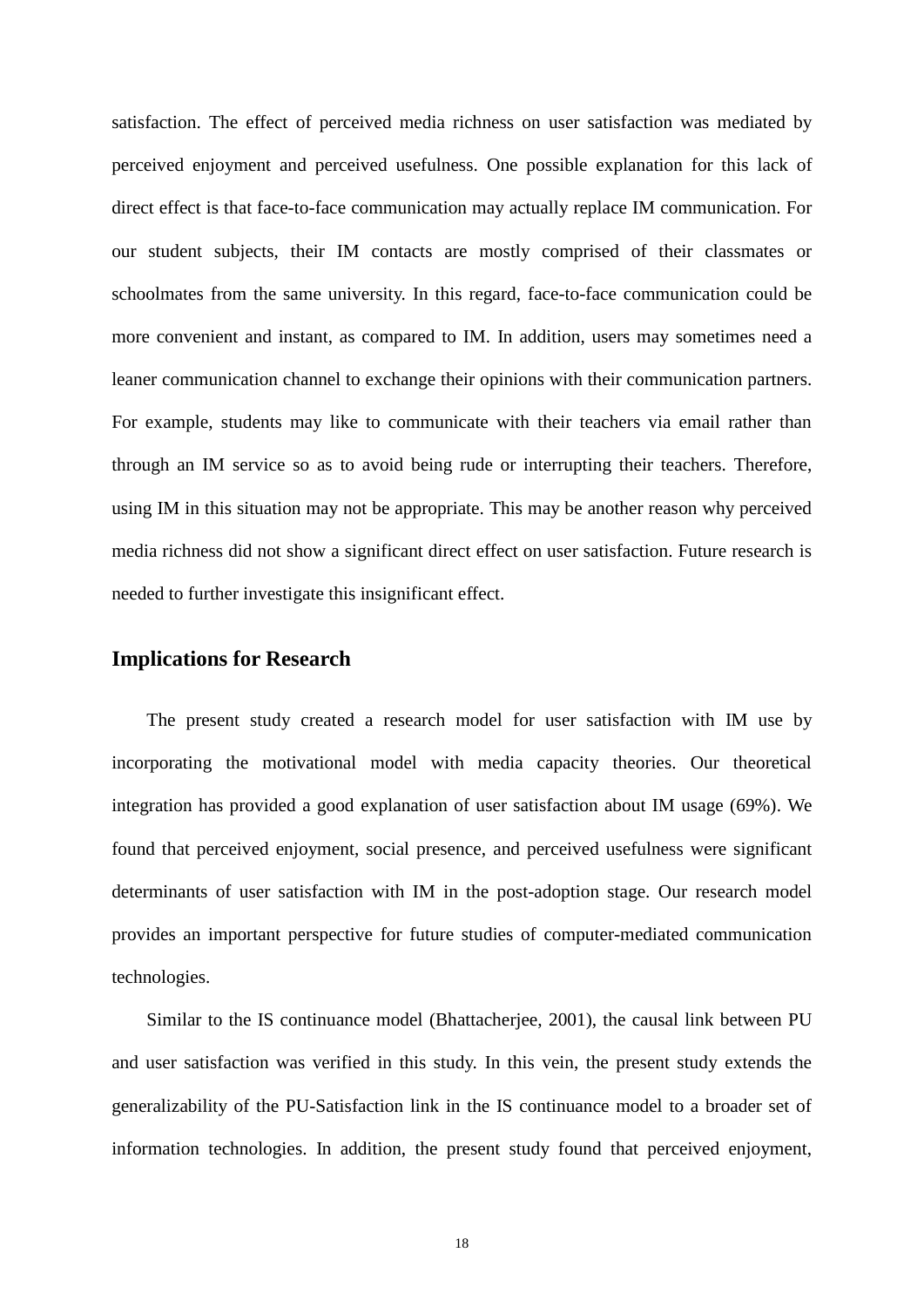compared to perceived usefulness, is a stronger determinant for user satisfaction with IM in the voluntary social contexts. Future research may consider including other intrinsic motivators, such as perceived enjoyment, as part of the IS continuance model, especially for information technologies with strong relationship development and maintenance purposes.

The effects of intrinsic motivation and extrinsic motivation on users' technology usage intentions and behaviors have been supported in past research (Davis *et al.*, 1992; Li *et al.*, 2005). Our study suggested that intrinsic and extrinsic motivations also affect the formation of users' affective feeling (i.e. satisfaction). The identified effects of intrinsic and extrinsic motivations on user satisfaction warrant further investigation by researchers in the area of technology adoption and post-adoption.

Similar with some prior studies (Hong *et al.*, 2006; Hsieh and Wang, 2007), we also found that the effect of PU assumes a minor role during the post-adoption stage. Our focus was on IM's social communication to maintain interpersonal relationships instead of its ability to enhance users' work performance. We encourage interested scholars to further explore how IM use is carried out in workplace settings and how IM use influences employees' performance.

### **Implications for Practice**

IM use in today's workplace is still a heated topic. For example, in many organizations, IM is referred to as interruption management instead of instant messaging (Garrett and Danziger, 2008). In addition, one study found that employees were interrupted by an IM every eleven minutes in the workplace and that 57% of these interruptions were unrelated to their tasks at hand (Mark *et al.*, 2005). While some researchers have suggested that instant messaging contributes to an increase in task interruption (Czerwinski *et al.*, 2000a, 2000b), others have argued that strategic use of instant messaging can actually reduce interruption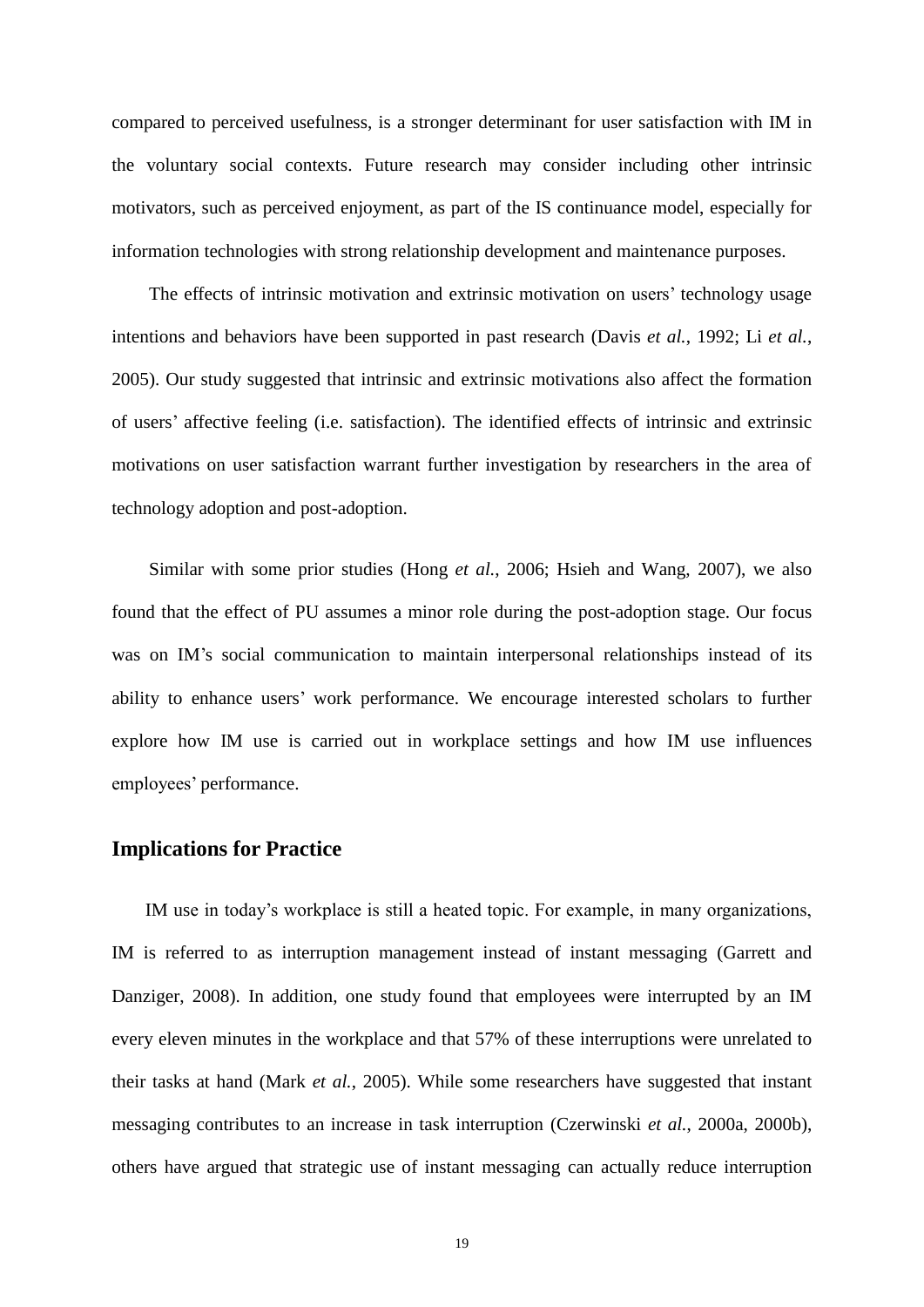(Garrett and Danziger, 2008). Thus, an important study for both theory and practice is to investigate how employees' IM use affects their work performance and how managers can design suitable policies and regulations in organizations to ensure that employees use IM appropriately.

From the perspective of IM service providers, the significant effects of perceived enjoyment, perceived social presence, and perceived usefulness on user satisfaction suggest that the hedonic outcomes, presence awareness, and instrumental utility of the communication technology must be properly accounted for. The strong effect of perceived enjoyment on user satisfaction suggests that the pleasure and enjoyment of IM is the critical satisfaction driver in the post-adoption stage. The enjoyment aspect of IM could come from IM's ability to show smiley faces, avatars, icons, and other interactive features. Given their importance to user satisfaction, these interactive features should be strengthened and kept updated frequently. Therefore, IM service providers must continuously explore design methods to improve the entertainment aspects of IM use.

Finally, IM often shows a "popup" window for recipient notification and presence awareness, which is critical to the formation of user satisfaction in the post-adoption stage. Thus, IM designers should further develop IM technology while keeping its media capabilities in mind, especially the features related to social presence.

## **Limitations**

Like most empirical studies, this research bears several limitations. First, the data were collected from university students, and thus they may not fully capture the behavioral patterns of users in other age groups or contexts. Cautions should be exercised when generalizing our findings to other groups (e.g., the senior) or other contexts (e.g., workplace settings).

Second, the sampled subjects are students at a business school from the same university

20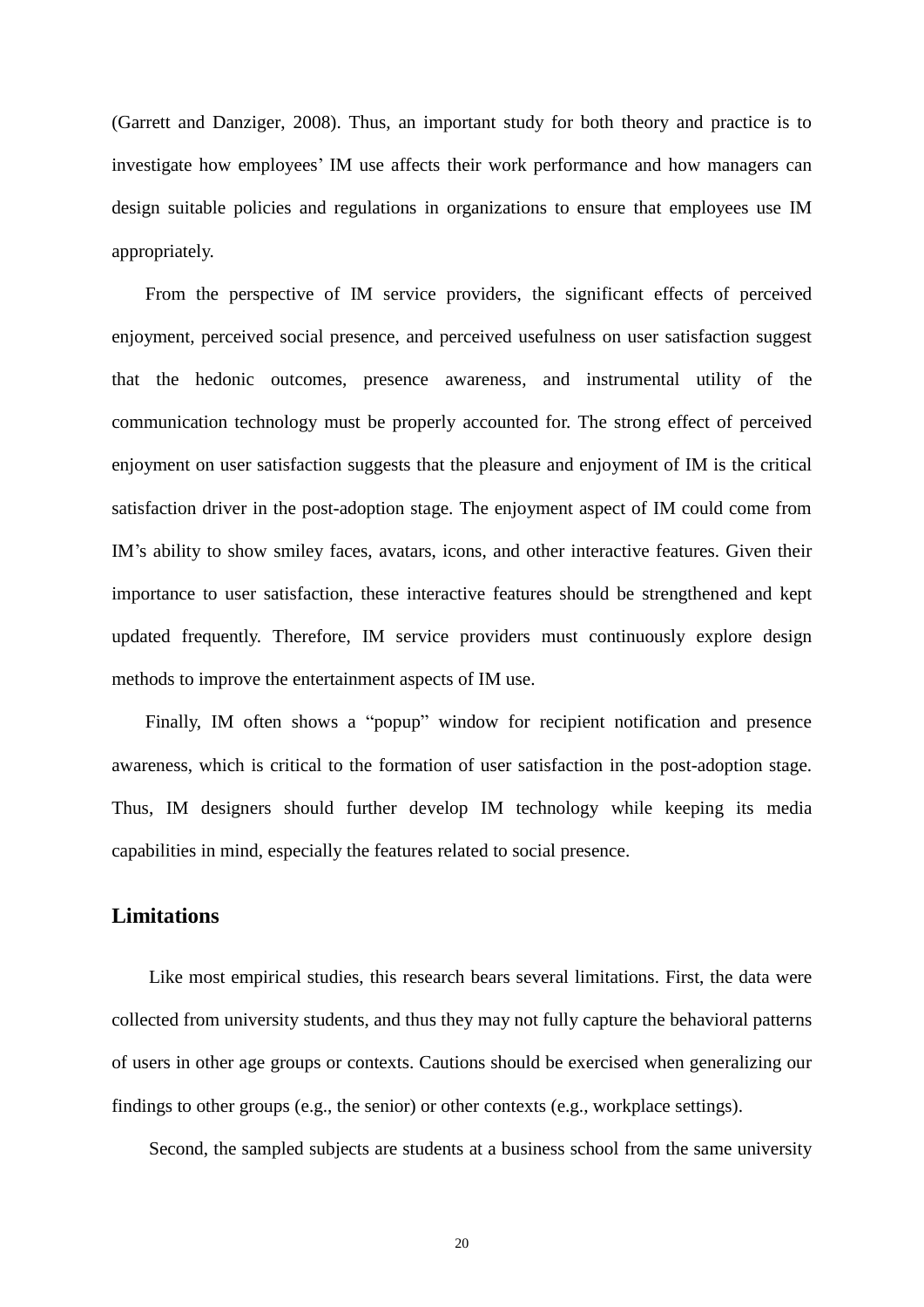in China. Since they frequently meet in class or on campus, they may frequently communicate with each other in a face-to-face channel as opposed to through IM only. Compared with the face-to-face communication, IM is lower in perceived media richness. Therefore, it may not be surprising that users' perceived media richness of IM did not show a direct effect on users'satisfaction with prior use.

Third, students in this study might have used different IM tools from different service providers. Among the responded subjects, QQ, Fetion, and MSN are the most popular IM tools. It is dubious whether these tools may differ in their key features so as to compromise the findings. To address this concern, we have compared these tools and found no obvious differences in terms of their core features.

Fourth, an IM tool is a computer-mediated communication technology, and users' continuous use of IM, as compared to information systems in organizations, may mostly depend on their habits (Limayem *et al.*, 2007) and satisfaction (Bhattacherjee, 2001), rather than on their continuous intentions. Future research should therefore examine users' habits and their relationship with user satisfaction in predicting continuous usage.

### **Conclusions**

In sum, integrating motivation theory, media richness theory, and social presence theory, this paper provides empirical evidence to understand user satisfaction of IM use. The research model incorporates motivational factors (i.e., perceived enjoyment (PE) and perceived usefulness (PU)) and media capability factors (i.e., perceived social presence (PSP) and perceived media richness (PMR)). PE, PSP, and PU together explained a large percentage (69%) of the variance of user satisfaction. Our results further suggest that for a communication channel, the perceptions of enjoyment and social presence are even more important than usefulness in influencing users' satisfaction with prior use. As one of the first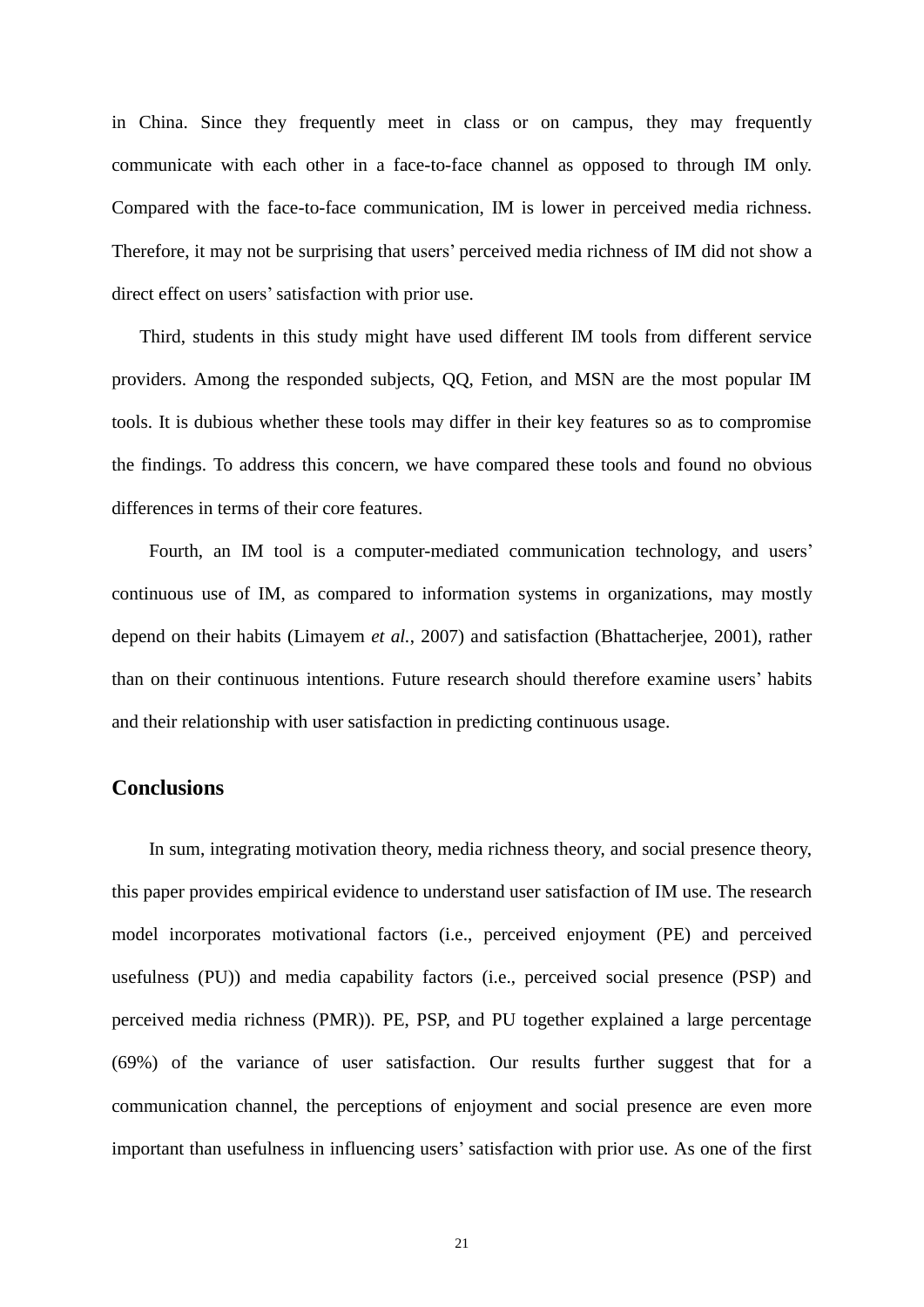studies to investigate user satisfaction with prior usage of IM in the voluntary social context,

this study has indentified the important media capability factors that predict user satisfaction.

# **Appendix A: Measures and Scales**

# **Perceived Social Presence (PSP)**

PSP1: I feel the communication environment of the instant messaging service is warm.

PSP2: I feel the communication environment of the instant messaging service is sensitive.

PSP3: I feel the communication environment of the instant messaging service is personal. *(Deleted)*

PSP4: I feel the communication environment of the instant messaging service is sociable.

# **Perceived Media Richness (PMR)**

PMR1: The instant messaging service allows my communication partner and me to give and receive timely feedback. *(Deleted)*

PMR2: The instant messaging service allows my communication partner and me to tailor our messages to our own personal requirements.

PMR3: The instant messaging service allows my communication partner and me to communicate a variety of different cues (such as emotional tone, attitude, or formality) in our messages.

PMR4: The instant messaging service allows my communication partner and me to use rich and varied language in our messages.

# **Perceived Usefulness (PU)**

PU1: Using the instant messaging service improves my communication performance.

PU2: Using the instant messaging service increases my communication outcomes.

PU3: Using the instant messaging service enhances my communication effectiveness.

PU4: Overall, I find the instant messaging service useful to my communication.

# **Perceived Enjoyment (PE)**

PE1: I find using the instant messaging service to be enjoyable.

PE2: The actual process of using the instant messaging service is pleasant.

PE3: I have fun using the instant messaging service.

### **User Satisfaction (US)**

US1: I am very satisfied with using the instant messaging service.

US2: I am very pleased with using the instant messaging service.

US3: I am very contented with using the instant messaging service.

US4: I am very delighted with using the instant messaging service.

# **Reference**

Alderfer, C. P. *Existence, Relatedness and Growth: Human Needs in Organizational Settings*. New York: The Free Press, 1972.

Bhattacherjee, A. "Understanding information systems continuance: An expectation-confirmation model," *MIS Quarterly*, (25:3), 2001, pp. 351-370.

- Brislin, R.W., Lonner, W. and Thorndike, R.M. *Cross-Culture Research*. New York: Method Wiley, 1973.
- Carlson, J.R. and Zmud, R.W. "Channel Expansion Theory and the Experiential Nature of Media Richness Perceptions," *Academy of Management Journal,* (42:2), 1999, pp. 153-170.
- Chau, P.Y.K. "Reexamining a Model for Evaluating Information Centre Success Using a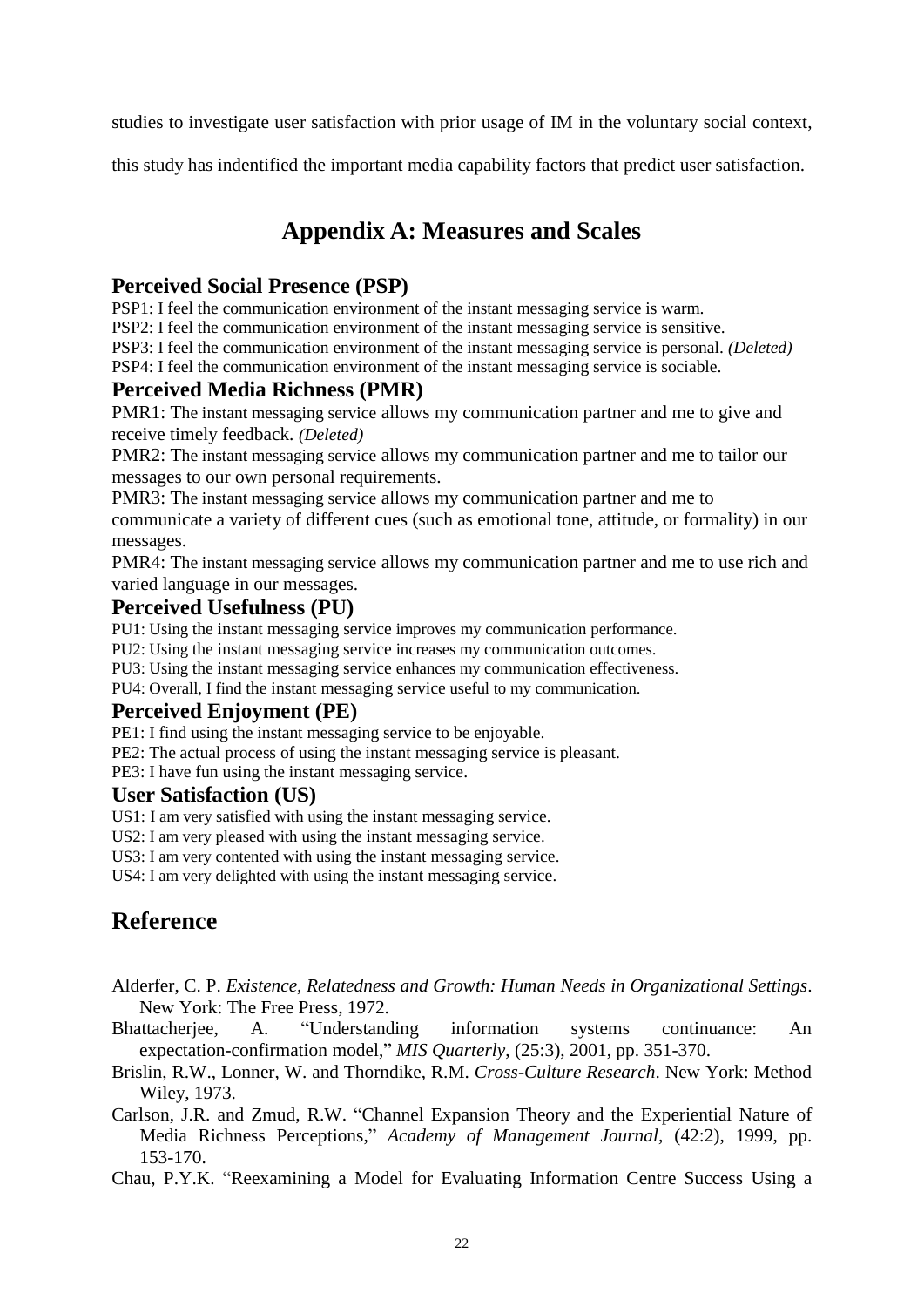Structural Equation Modeling Approach," *Decision Sciences,* (28: 2), 1997, pp. 309-334.

- Chen, K., Yen, D.C. and Huang, A.H. "Media Selection to Meet Communication Contexts: Comparing E-mail and Instant Messaging in an Undergraduate Population," *Communications of the Association for Information Systems,* 14, 2004, pp. 387-405.
- CNNIC. Twenty-Third Statistical Survey Report on the Internet Development in China. Retrieved July 10, 2009, from http://research.cnnic.cn/
- Czerwinski, M., Cutrell, E. and Horvitz, E. "Instant Messaging and Interruption: Influence of Task Type on Performance," Paper presented at the OZCHI 2000 Conference, 2000a.
- Czerwinski, M., Cutrell, E. and Horvitz, E. "Instant Messaging: Effects of Relevance and Time," In, Turner, S. and P. Turner (eds.), *People and Computers xiv: Proceedings of HCI 2000*, 2000b, pp. 71-76.
- Daft, R.L. and Lengel, R.H. Information Richness: A New Approach to Managerial Behavior and Organizational Design. In, Staw, B. and L.L. Cummings (eds.), *Research in Organizational Behavior,* Greenwich: JAI Press, 1984, pp. 191-233.
- Daft, R.L. and Lengel, R.H. "Organizational Information Requirements, Media Richness and Structural Design," *Management Science,* (32: 5), 1986, pp. 554-571.
- Davis, F.D., Bagozzi, R.P. and Warshaw, P.R. "User Acceptance of Computer Technology: A Comparison of Two Theoretical Models," *Management Science,* (35:8), 1989, pp. 982-1003.
- Davis, F.D., Bagozzi, R.P. and Warshaw, P.R. "Extrinsic and Intrinsic Motivation to Use Computers in the Workplace," *Journal of Applied Social Psychology,* (22:14), 1992, pp. 1111-1132.
- Dennis, A.R. and Kinney, S.T. "Testing Media Richness Theory in the New Media: The Effects of Cues, Feedback, and Task Equivocality," *Information Systems Research,* (9:3), 1998. pp. 256-274.
- Fornell, C. and Larcker, D.F. "Evaluating Structural Equation Models with Observable Variables and Measurement Error," *Journal of Marketing Research,* 18, 1981, pp. 39-50.
- Fulk, J. "Social Construction of Communication Technology," *Academy of Management Journal,* (36:5), 1993, pp. 921-950.
- Garrett, R.K. and Danziger, J.N. "IM=Interruption Mmanagement? Instant Messaging and Disruption in the Workplace," *Journal of Computer-Mediated Communication,* 13, 2008, pp. 23-42.
- Hong, S., Thong, J.Y.L. and Tam, K.Y. "Understanding Continued Information Technology Usage Behavior: A Comparison of Three Models in the Context of Mobile Internet," *Decision Support Systems,* (42:3), 2006, pp. 1819-1834.
- Hsieh, J.P.-A., Rai, A. and Keil, M. "Understanding Digital Inequality: Comparing Continued Use Behavioral Models of the Socio-Economically Advantaged and Disadvantaged," *MIS Quarterly,* (32:1), 2008, pp. 97-126.
- Hsieh, J.P.-A. and Wang, W. "Explaining Employees' Extended Use of Complex Information Systems," *European Journal of Information Systems,* 16, 2007, pp. 216-227.
- Huang, A.H., Hung, S.-Y. and Yen, D.C. "An Exploratory Investigation of Two Internet-Based Communication Modes," *Computer Standards & Interfaces,* (29:2), 2007, pp. 238-243.
- Karahanna, E., Straub, D.W. and Chervany, N.L. "Information Technology Adoption Across Times: A Cross-Sectional Comparison of Pre-Adoption and Post-Adoption Beliefs," *MIS Quarterly,* (23:2), 1999, pp. 183-213.
- Kettinger, W.J. and Grover, V. "The Use of Computer Mediated Communication in an Interorganizational Context," *Decision Sciences,* (28:3), 1997, pp. 513-555.
- Li, D., Chau, P.Y.K. and Lou, H. "Understanding Individual Adoption of Instant Messaging: An Empirical Investigation," *Journal of Association for Information Systems,* (*6*:4), 2005,